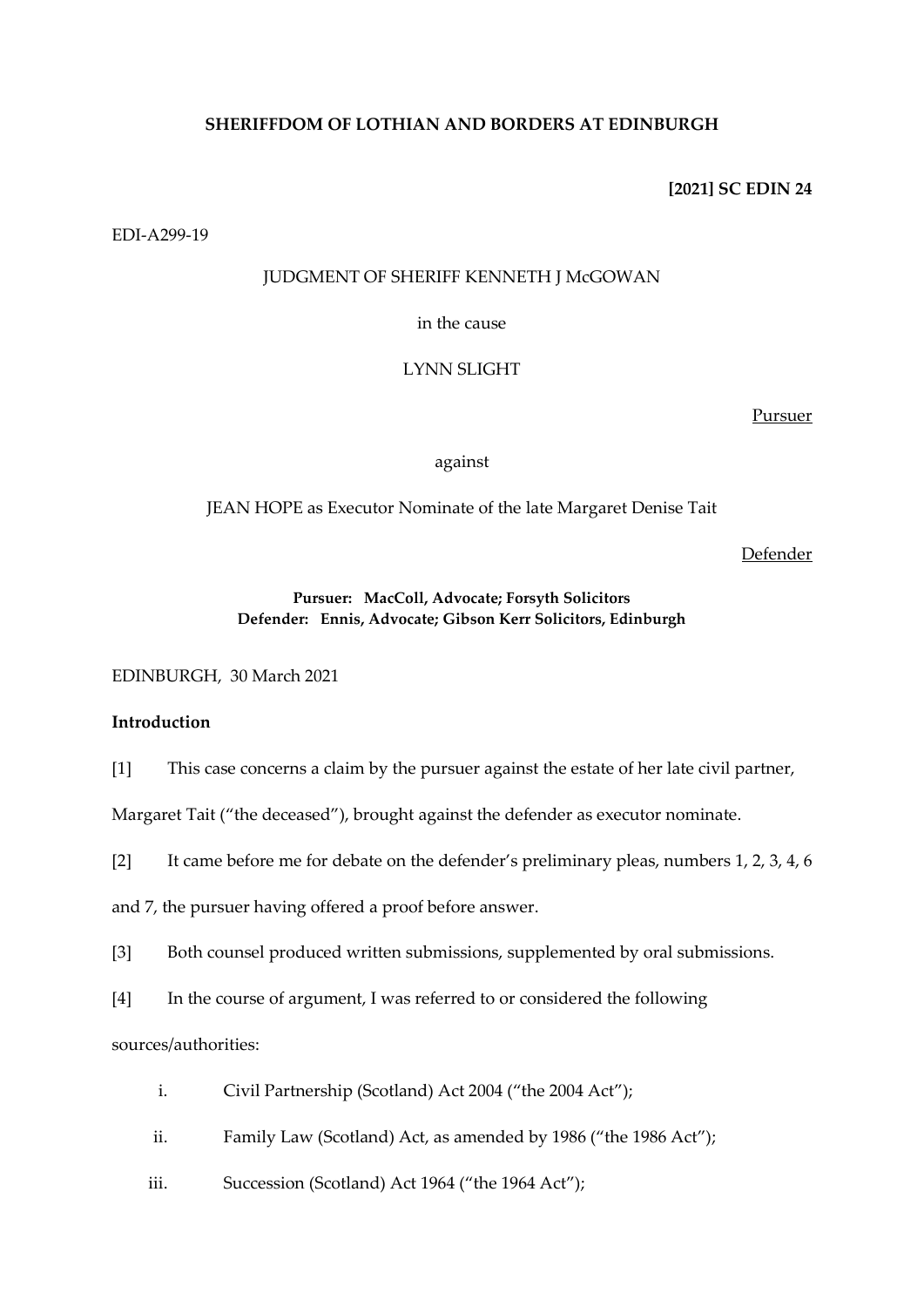- iv. *Currie on Confirmation of Executors*, 9th ed. ("Currie");
- v. *The Law of Scotland*, Gloag & Henderson, 14th ed. ("Gloag & Henderson");
- vi. *The Law of Contract in Scotland*, McBryde, 3rd ed. ("McBryde");
- vii. *Civil Remedies*, Walker ("Walker");
- viii. *Anglia Television* v *Reed* [1972] 1 QB 60;
- ix. *Daejan Developments Ltd* v *Armia Ltd* 1981 SC 48*;*
- x. *Edinburgh Grain Ltd (in Liquidation)* v *Marshall Food Group Ltd* 1999 SLT 15*;*
- xi. *Pert* v *McCaffrey* 2020 SC 259;
- xii. *Prudential Assurance Company Limited* v *James Grant & Company (West) Limited*  1982 SLT 423;
- xiii. *Shilliday* v *Smith* 1998 SC 725;
- xiv. *Tait* v *Arden Coal Company* 1947 SC 100;
- xv. *Varney* v *Lanark Town Council* 1974 SC 245.

## **Background facts**

[5] The following matters are the subject of averment by the pursuer and taken *pro veritate* for present purposes:

- i. the pursuer and the deceased began living together in 1989;
- ii. 1 Cleuch Avenue, North Middleton ("Cleuch Avenue") was purchased in the joint names of the pursuer and the deceased in 2003;
- iii. in 2006, while still living at Cleuch Avenue, the couple considered separating;
- iv. they decided that the deceased would remain in the property and the pursuer would look for another home;
- v. steps were taken to transfer the house into the sole name of the deceased;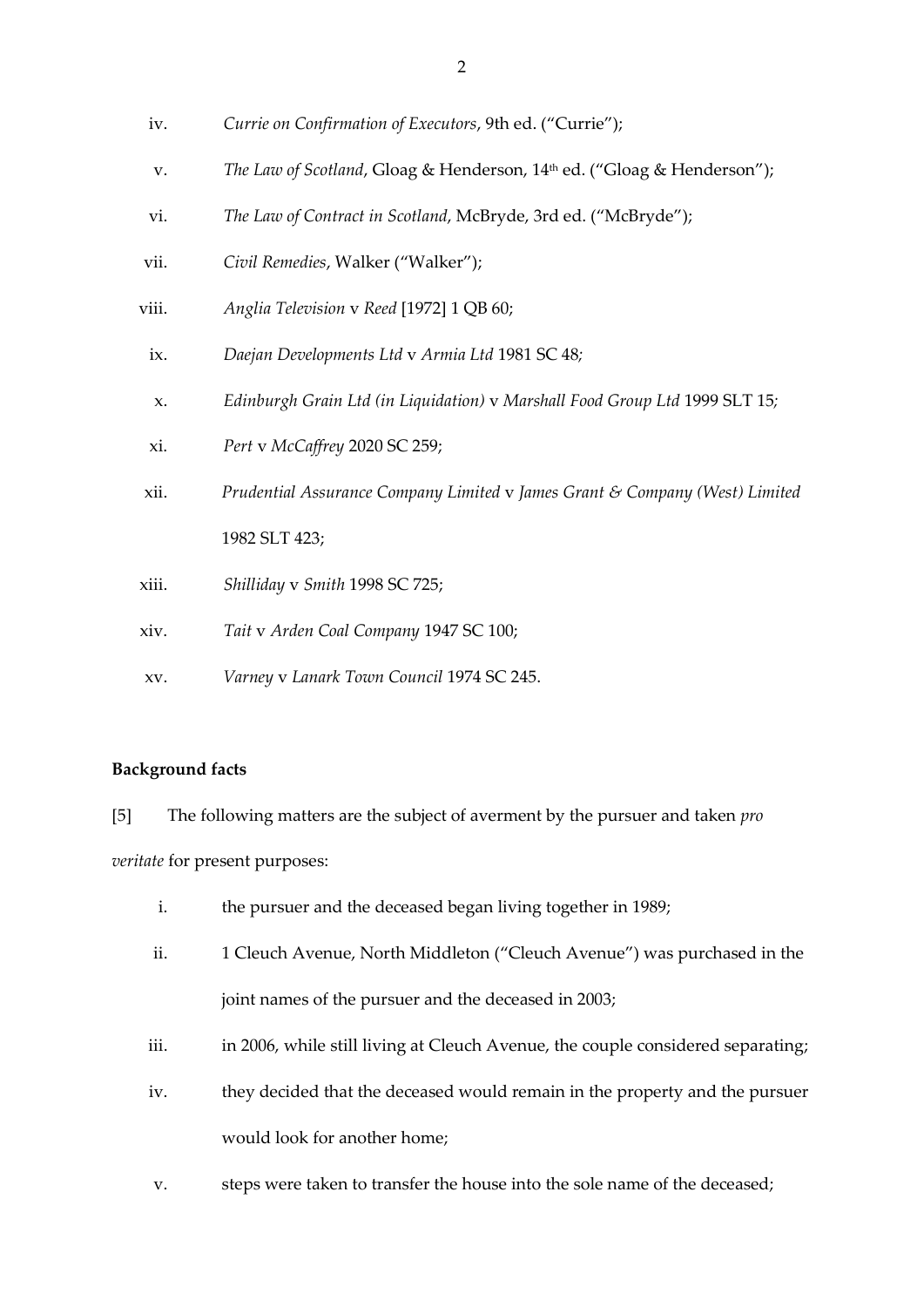- vi. the deceased took on sole liability for the borrowing secured over the house;
- vii. in return, the pursuer received a capital payment of  $£50,000.00$  from the deceased, which she used to fund the purchase of another house in her sole name at Innerwick;
- viii. the couple reconciled and resumed their relationship at Cleuch Avenue, the pursuer having never left there;
- ix. in 2007, the pursuer and the deceased entered into a verbal contract in terms of which they would both work towards paying off the loan secured over Cleuch Avenue and that once it was paid off then the property would be transferred into joint names ("the 2007 agreement");
- x. the couple entered into a civil partnership on 18 August 2012;
- xi. between 2007 until 2017, the pursuer made payments to the deceased which were used to reduce the loan secured over the house, or invested by the deceased with a view to using the funds to pay off the loan at a later date;
- xii. based on the agreement that once the loan had been paid off, half of the house would be transferred to her, the pursuer also paid for a number of improvements to the house;
- xiii. in June 2018, the couple separated;
- xiv. at about the same time, the deceased intimated to the pursuer that she no longer had any intention of returning the title to joint names, but wanted to keep the house in her sole name;
- xv. on 26 June 2018, the deceased executed a new will, disinheriting the pursuer and naming the defender (her sister) as her executor and beneficiary;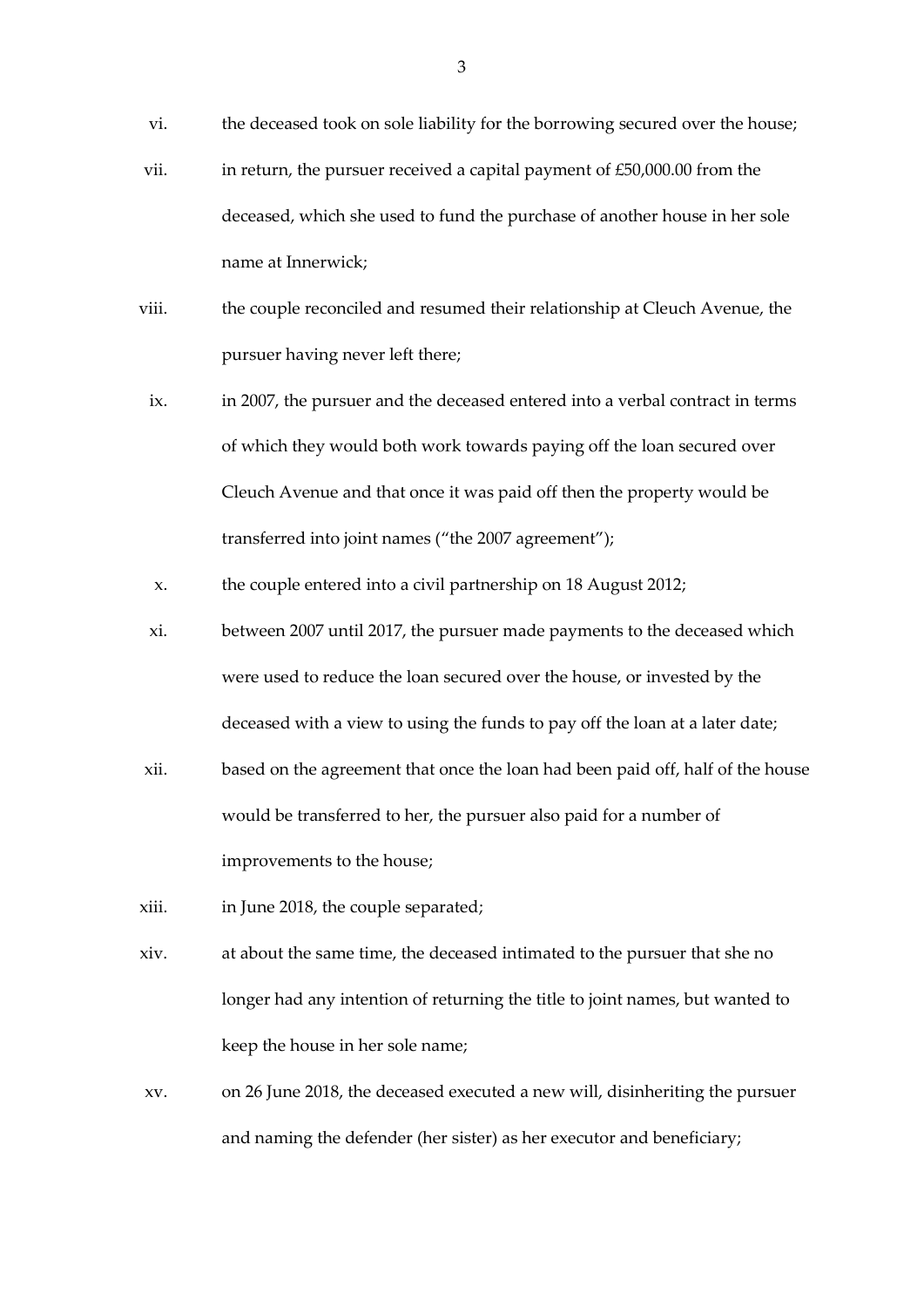- xvi. both the pursuer and the defender sought independent legal advice in respect of the resolution of their financial affairs consequent upon that separation;
- xvii. within a short time, both parties had taken legal advice on the separation;
- xviii. the deceased died suddenly on 27 July 2018;
- xix. at the time of her death, the deceased remained the sole proprietor of Cleuch Avenue which formed part of her estate which property remained subject to a heritable security.

# **Submissions for defender**

## *The contract*

[6] The pursuer seeks declarator of a contract; that payments were made in furtherance

of that contract; that the contract was breached; and then seeks payment of damages for the

breach. The averments as to the terms of the contract are set out at Art. 3, p. 5, lines 16-20:

"On reconciliation they agreed that 1 Cleuch Avenue would be returned into joint names when the loan was paid off. This arrangement was not recorded in writing. The couple reached the agreement that they would both work towards paying off the loan over Cleuch Avenue and that when that was done the title would be returned to joint names…";

at Art. 3, p. 6, lines 12-21:

"The couple further agreed in March 2007 that capital lump sum repayments of the mortgage over Cleuch Avenue would be made when capital became available. Timing was not of the essence. Both of them had endowment policies, jointly and individually. They agreed to keep these going until maturity and use the proceeds to repay the mortgage. In particular the pursuer's endowment policy and share of the joint endowment policy both due to mature in September 2015 and June 2015 respectively would be used to reduce the mortgage although she was not an owner of Cleuch Avenue. In return for the pursuer's financial contributions [the deceased] would transfer title back into joint names when the loan was paid off in 2015. The pursuer's withdrawal of £50,000 of equity from the property would be repaid into the property by the pursuer and beyond that they would contribute to repayments in equal shares…";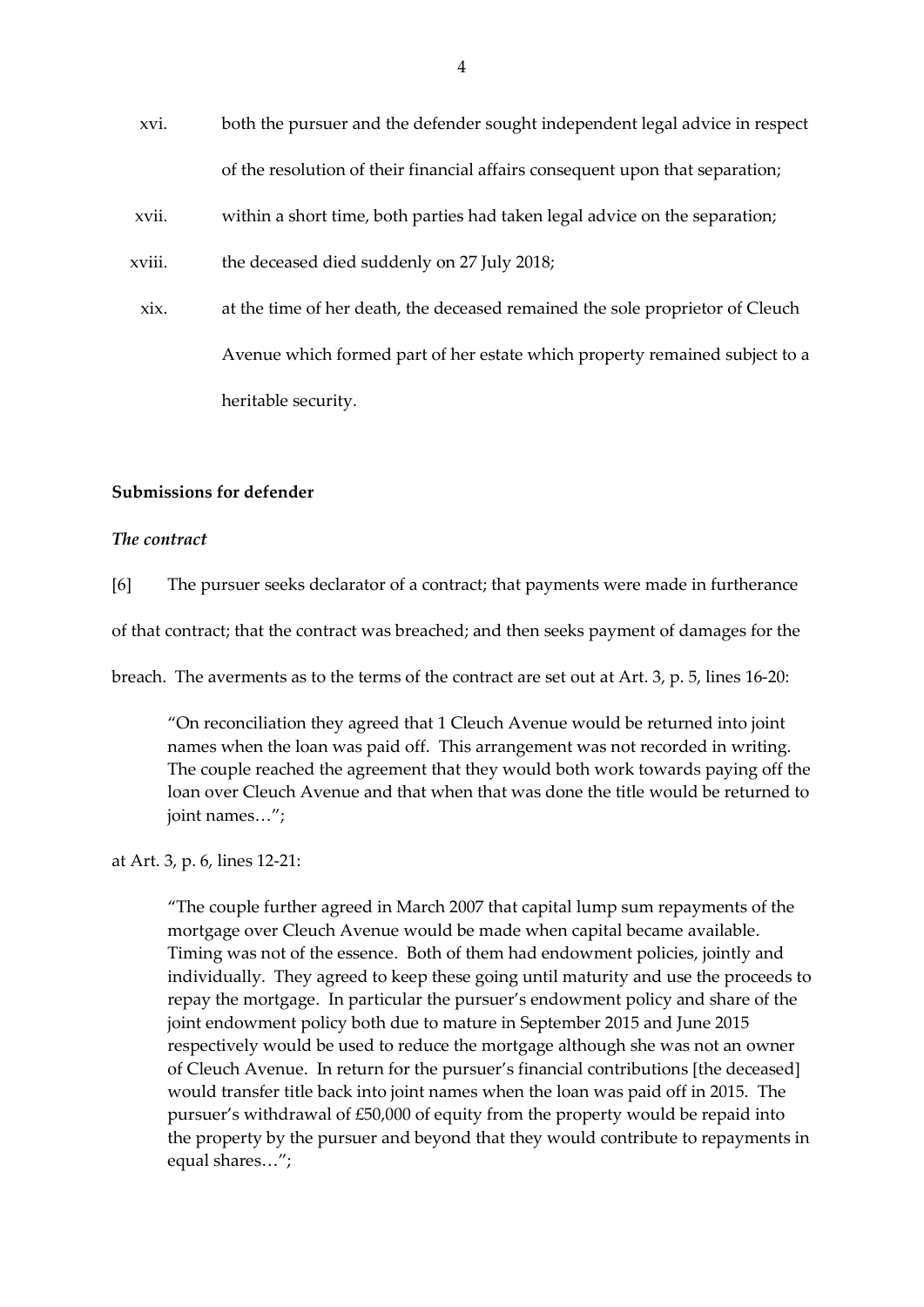and at Art. 3, p. 7, lines 17-19:

"In 2014 Cleuch Avenue was re-mortgaged for £182,000 with Skipton until 2016 on a two-year deal and then until 2021 for £130,000 on a five-year deal. The couple agreed that a re-mortgage was a replacement of the mortgage in [the deceased's] name and not its repayment. The timing of the repayment was varied by agreement to 2021 or earlier if the property was mortgage free before 2021".

[7] It is quite clear from these averments that the terms of the contract were that the parties were to contribute equally to the reduction of the mortgage. On its being paid off the property was to be transferred into their joint names.

[8] This is said to be an oral contract agreeing that on the happening of a specific future event following specific actings by the pursuer, the deceased would perform an obligation to transfer heritage. It was an essential term of this contract as pled by the pursuer that implementation of it was not to take place until the mortgage is paid off: the oral agreement was contingent on the happening of a future event.

[9] At Art. 7, p. 16, lines 3-4, the pursuer specifically avers that this future event did not occur:

"[the deceased] had not paid off the mortgage in full so transfer of title had not been triggered".

[10] There can be no breach of a contract where the essential requirement for its implementation has not occurred. Repayment of the mortgage – a contingent event – was essential to purify this contract. It did not happen. There can be no breach of the contract before it could possibly have been implemented.

[11] The pursuer goes on to aver at Art. 7, p. 16, line 4-p. 17, line 2 that the relationship between the parties ended:

"On separation at the start of June 2018 [the deceased] made it clear that she did not want to continue to live with the pursuer at Cleuch Avenue or be joint owners. She no longer had any intention of returning the title to joint names. She wanted the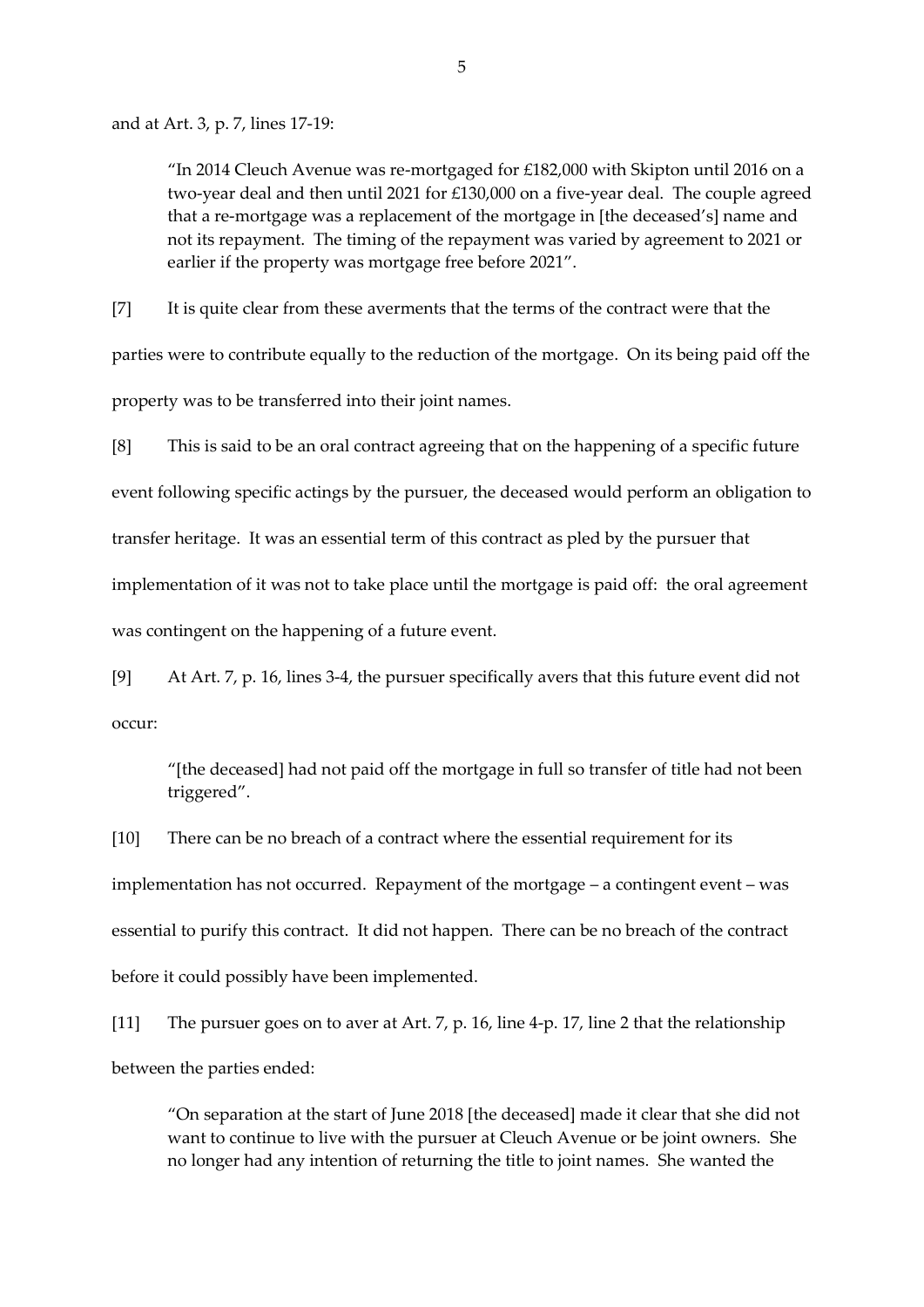pursuer to find somewhere else to live. She wanted to keep the property in her sole name."

[12] The pursuer's  $5<sup>th</sup>$  crave specifically seeks that declaration and the  $4<sup>th</sup>$  plea in law seeks to support it:

"[the deceased] being in breach of a material term of the 2007 Agreement … declarator should be granted as 5<sup>th</sup> craved".

[13] But the deceased was not in breach of a material term. The terms of the contract were that the pursuer and deceased would repay the mortgage and then the deceased would transfer the property into joint names. That was the sum total of the terms of this oral contract to agree a transfer of heritage. As at June 2018, the mortgage remained outstanding. Only on its being repaid could the deceased have been in breach for a refusal to implement the terms of this contract. The future contingent event upon which performance relied had not occurred. The declarator sought in terms of the  $5<sup>th</sup>$  crave is not supported by the averments of fact taken at their highest.

[14] It may be that the pursuer seeks to set up a case for anticipatory breach of contract by the deceased. That is not what the crave or the 4 th plea in law says.

[15] Looking at any question of anticipatory breach, the pursuer's pleadings in this regard are set out at Art. 7, p. 16, line  $5 - p$ . 17, line 5:

"[The deceased] made it clear that she did not want to continue to live with the pursuer at Cleuch Avenue or be joint owners. She no longer had any intention of returning the title to joint names. She wanted the pursuer to find somewhere else to live. She wanted to keep the property in her sole name. In response the pursuer asked for her money back. [The deceased] told her not to worry she would get her money back. [The deceased] refused further performance of the 2007 agreement".

[16] But the facts as pled by the pursuer are that the deceased's performance of the contract was reliant upon the mortgage being paid off. The parties had separated. The

6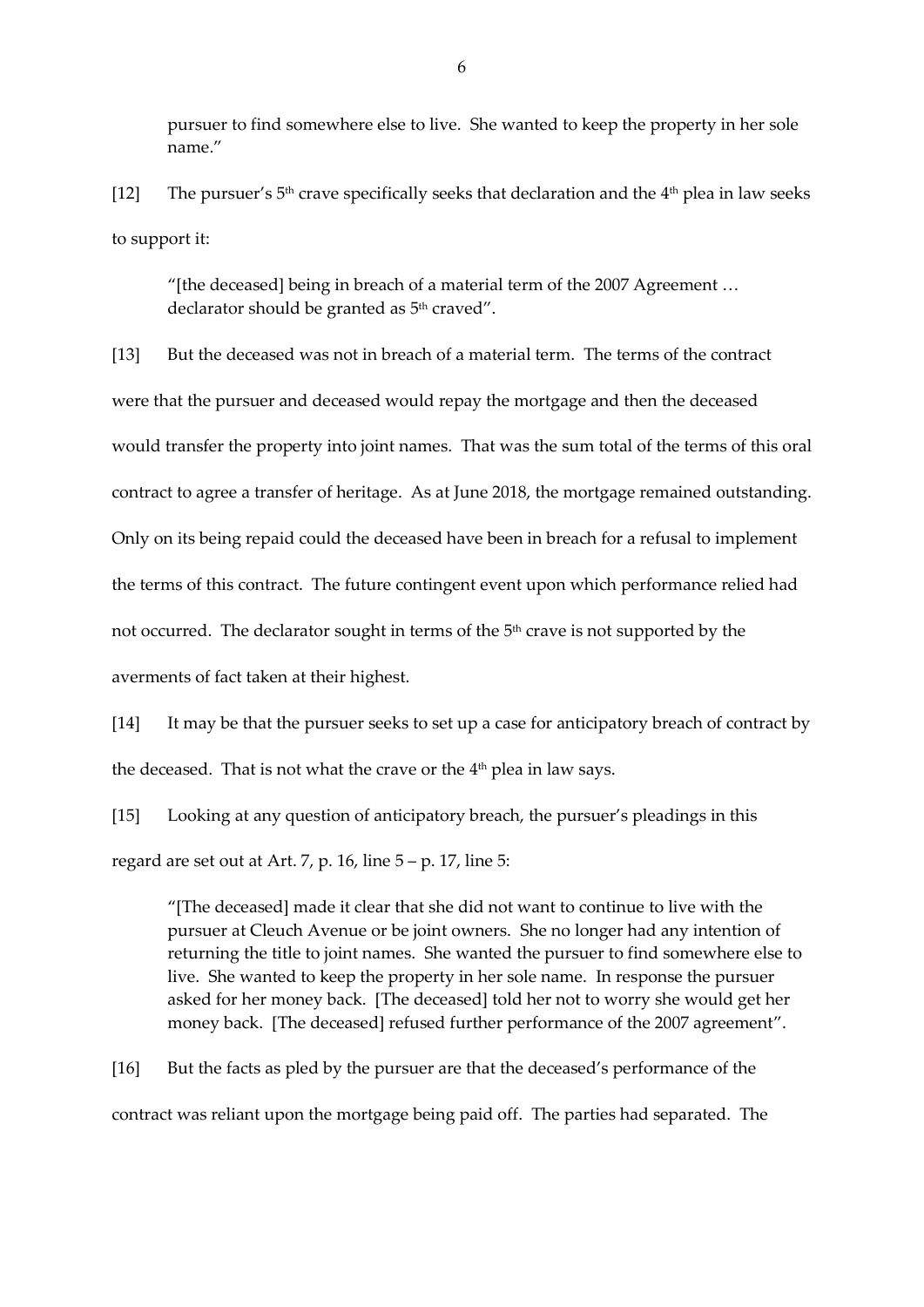relationship was at an end. Regardless of this separation, the deceased was obliged to maintain her obligations to the heritable creditor.

[17] The pursuer may be seeking to set up a claim for anticipatory breach of contract having regard to the ending of the parties' relationship. Anticipatory breach of contract must be clear and unequivocal.<sup>1</sup> It must be clearly intimated to the other party. It cannot amount to "an intention". In the event that the deceased's statement of intention not to transfer the property amounted to a clear and unilateral intention not to implement her part in this contract amounting to a material breach, then she did so consequent upon the ending of the civil partnership of the parties. The pursuer avers in Art. 7, p. 17, lines 16-26 that:

"At the start of June 2018 the pursuer accepted that they were actually separating, rather than discussing separating. The pursuer did not move out in June 2018. The pursuer had not had the benefit of legal advice in her discussions with [the deceased] at the start of June 2018. Paying the pursuer back was financially more advantageous to [the deceased] than either paying off the mortgage of about £44,000 (which she could have done with the ISA funds) and sharing the £320,000 value of the house with the pursuer or selling the property which would have triggered title being returned to joint names as the loan would have been repaid. Once both parties had legal representatives the payments [the deceased] acknowledged she was due under the agreement were considered as part of a claim for financial provision on termination of a civil partnership".

[18] It was not correct to say that "... selling the property ... would have triggered title being returned to joint names as the loan would have been repaid …" as a sale would have meant that title to the property would have transferred to the new owner.

[19] In any event the pursuer accepts that this was not anticipatory breach of contract. The terms of any oral contract between the parties had been frustrated by the ending of their civil partnership. The pursuer's remedy at that time was not a remedy available under contract law but that the averred oral contract between the parties was now no longer

 $\overline{\phantom{a}}$ 

<sup>1</sup> McBryde, paras. 20-23 & 20-27.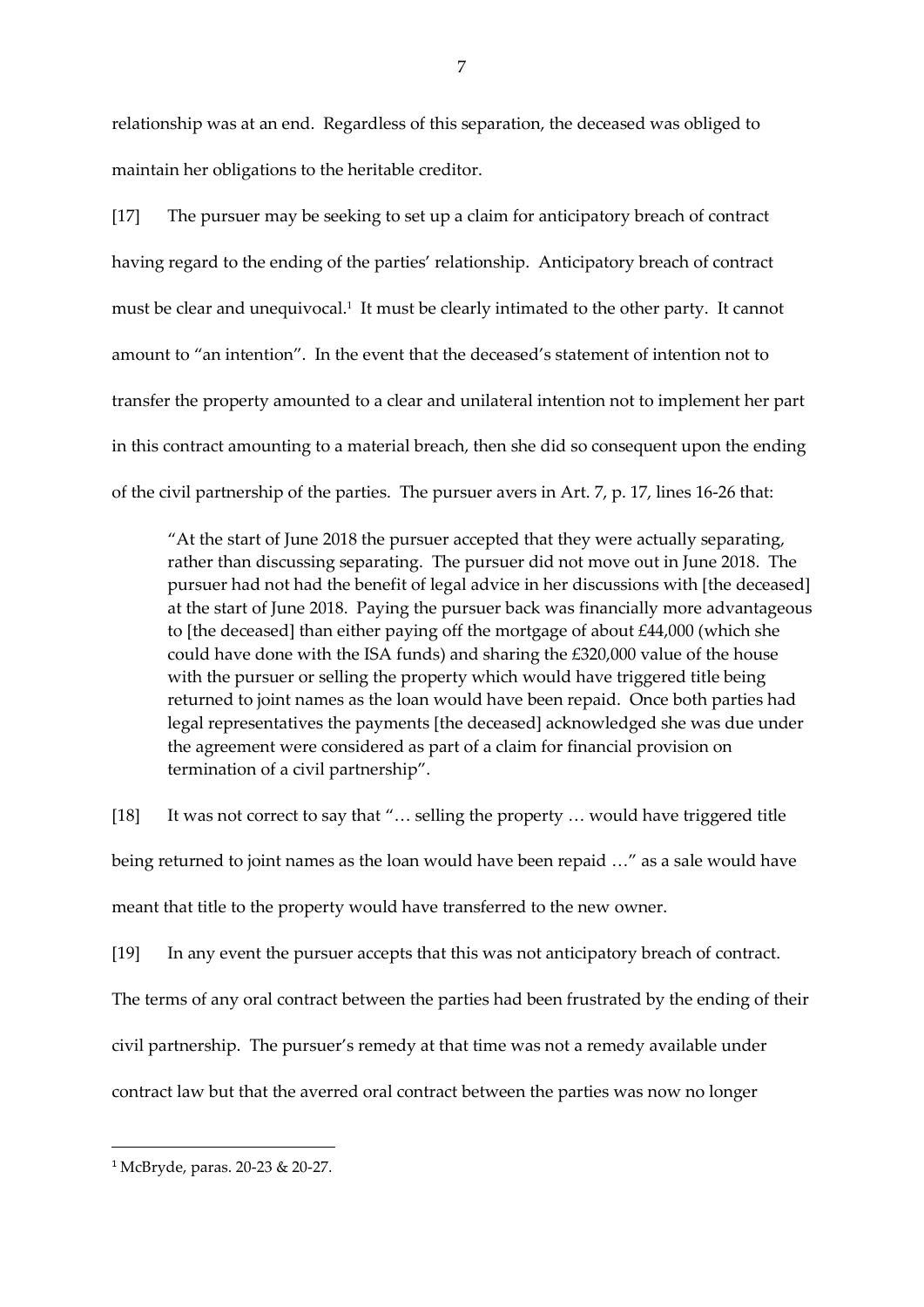capable of implementation, their relationship having ended. Resolution of the financial relationship between the parties required to be undertaken within the scope of financial provision on dissolution of the civil partnership in terms of the 1985 Act. The agreement relied on by the pursuer was not a commercial contract made at arms' length. Instead, the situation fell to be characterised as giving rise to a question of status and to be dealt with as such.

### *Competency*

[20] Once confirmed to the estate: "The executor is *eadem persona cum defunto* (the same person as the deceased)."<sup>2</sup> Consequently, rights under a contract transmit to the executors.<sup>3</sup> But the pursuer cannot have a better claim against the executor than she would have had against the deceased.

[21] In this case, the pursuer seeks a declarator of a right under a contract which she did not have as against the deceased. As the pursuer has averred at Art. 7, p. 17, lines 24-26:

"… payments … due under the agreement were considered as part of a claim for financial provision on termination of a civil partnership".

[22] Such claims (the same as those on divorce) are regulated wholly within the scope of the 1985 Act. It provides for the court to take into account the alleged contributions of the pursuer to an asset of the deceased: section 9(1)(b). There is no scope within the 1985 Act for a specific claim under contract law and damages for breach of contract or for a claim for unjust enrichment. Such claims would have been incompetent as against the deceased when she was alive; and the civil partnership had ended on her death.

**.** 

<sup>2</sup> Gloag & Henderson, para 40.06.

<sup>3</sup> *Tait* v *Arden Coal Company*.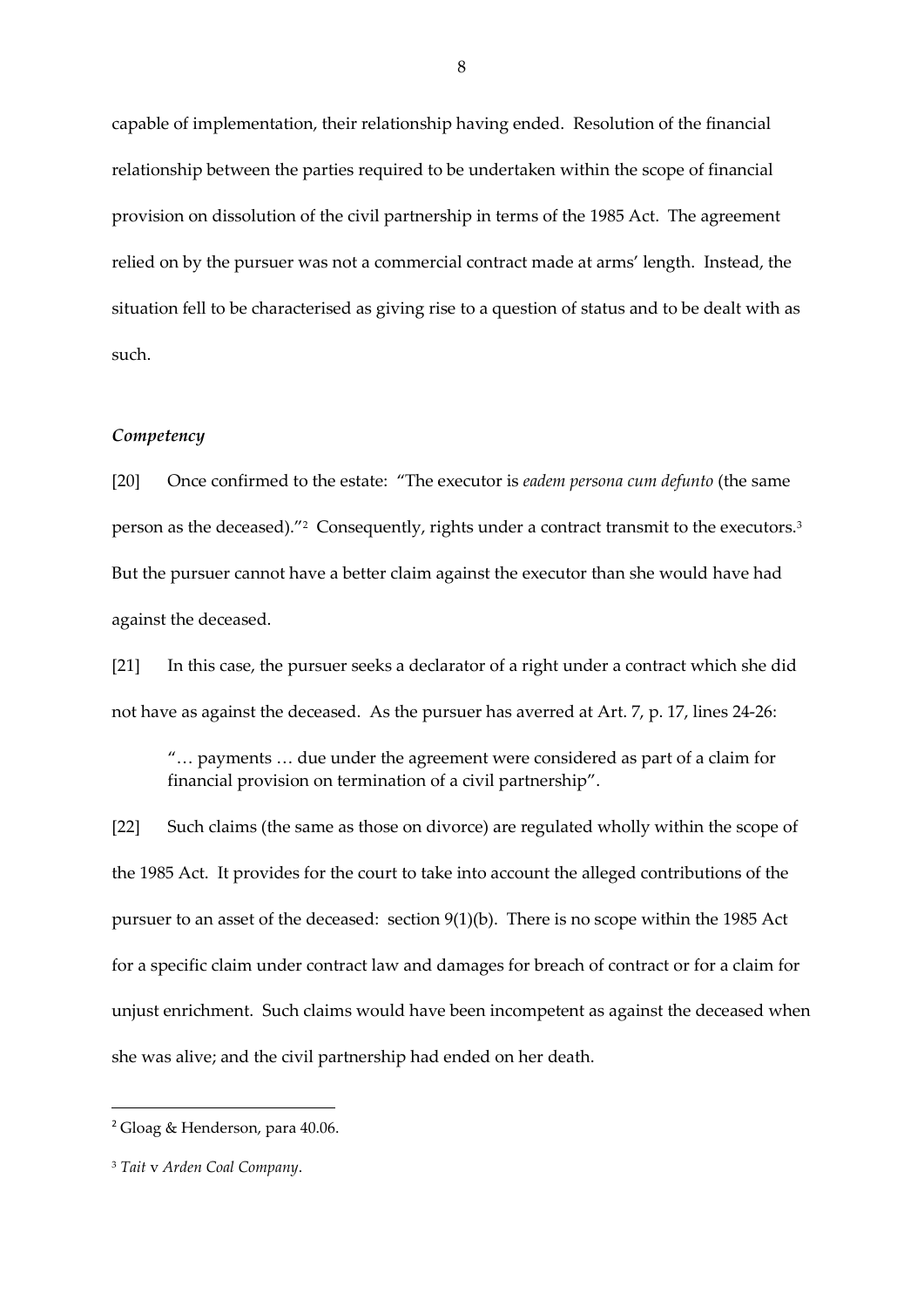[23] The pursuer having had no competent claim in contract, breach of that and damages *et seperatim* in unjust enrichment as against the deceased, she cannot now seek to declare such contractual rights and consequences *et seperatim* unjust enrichment as against the executors who "stand in the shoes" of the deceased. A claim pled on that basis is incompetent: the claim did not exist as a right by the pursuer against the deceased so cannot now transmit to the executors.

[24] A decree of declarator must assert a declaration of a right that existed at the time it was said to be founded upon. Such a decree of declarator is consequently retrospective in effect:

"A decree of declarator confers no new right on the pursuer, but merely declares authoritatively that he possesses some status or right previously doubted or denied. It is accordingly retrospective to the date when the status or right commenced or the circumstances first arose giving rise to the question, e.g., to the date of contracting of a "marriage" now declared *null ab initio*. Declarator is accordingly generally inappropriate where it is sought to effect a change of status or acquire a new right of any kind". 4

[25] The pursuer had no contractual claim or claim for unjustified enrichment against the deceased at the time when they ended their civil partnership. She had a claim for financial provision in terms of the 1985 Act. The declarators sought to declare, then use, these to found upon retrospective rights that assert a contractual relationship between the deceased and the pursuer entitling her to remedies in contract/damages or unjust enrichment/ recompense.

[26] At the cessation of the relationship of civil partnership the pursuer was entitled in her claim for financial provision to assert the existence of the alleged contract, the terms of it and the sums said to have been paid in respect of it. These would all have been factors in

 $\overline{\phantom{a}}$ 

<sup>4</sup> Walker, p.105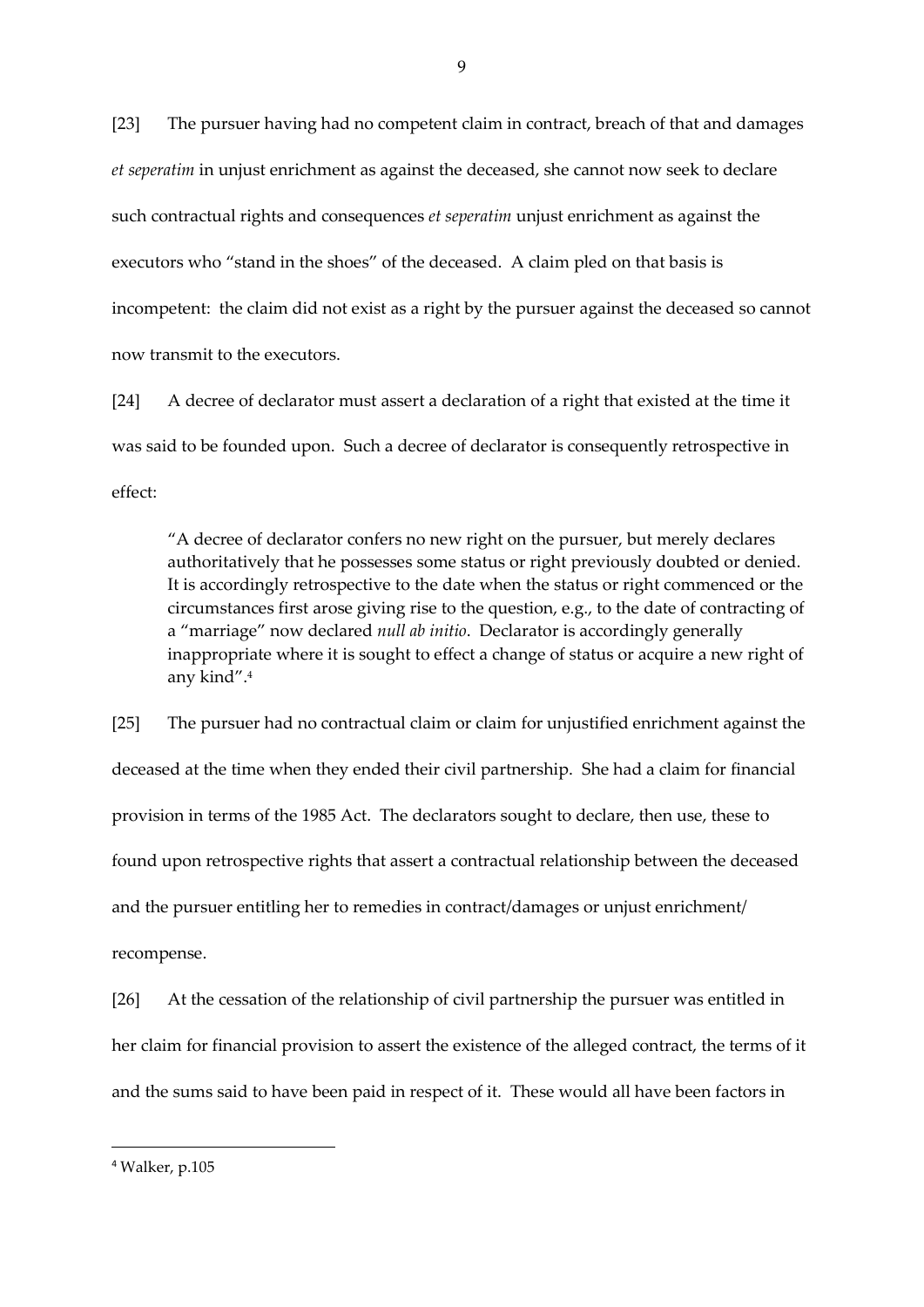determining any award of financial provision under section 9 of the 1985 Act. In this case these factors as alleged by the pursuer would have been particularly relevant to section 9(1)(b) which may be seen as highly analogous to principles of equity in any unjust enrichment claim.

[27] What the pursuer did not have was a separate right to assert a contractual relationship separate from this which was allegedly breached founding a separate claim in damages for this breach. Accordingly, she cannot seek to assert this right retrospectively as against the executors and seek damages. The pursuer cannot seek to assert retrospective rights against those who stand in the shoes of the deceased that, at the time said rights are said to have arisen, she did not have as against the deceased. These declarators are accordingly incompetent and the claim for damages reliant upon them should be dismissed.

### *Unjust Enrichment*

[28] The pursuer may argue that the death of the deceased left her without any remedy. In the absence of any alternative remedy, she seeks to turn to unjust enrichment to recover her alleged contributions during her partnership with the deceased. The pursuer sets this out in at Art. 9, p. 22, lines 2-10:

"The pursuer made payment to [the deceased] in furtherance of a purpose which was to live for the foreseeable future in 1 Cleuch Avenue as a joint owner. The purpose of transferring title into joint names failed when the parties separated. [The deceased] was not entitled to keep the pursuer's money or to keep the benefit of the expenditure of the pursuer's money when the purpose failed. She was enriched by the payments. The pursuer has suffered loss. [The deceased] required to pay back the mortgage payments as repetition and the home improvement sums as recompense. The pursuer seeks repayment by the defender from [the deceased's] estate".

[29] The expenditure by the pursuer would have been valid claims under the 1985 Act. The pursuer seeks repetition/recompense of the payments made by her from the executor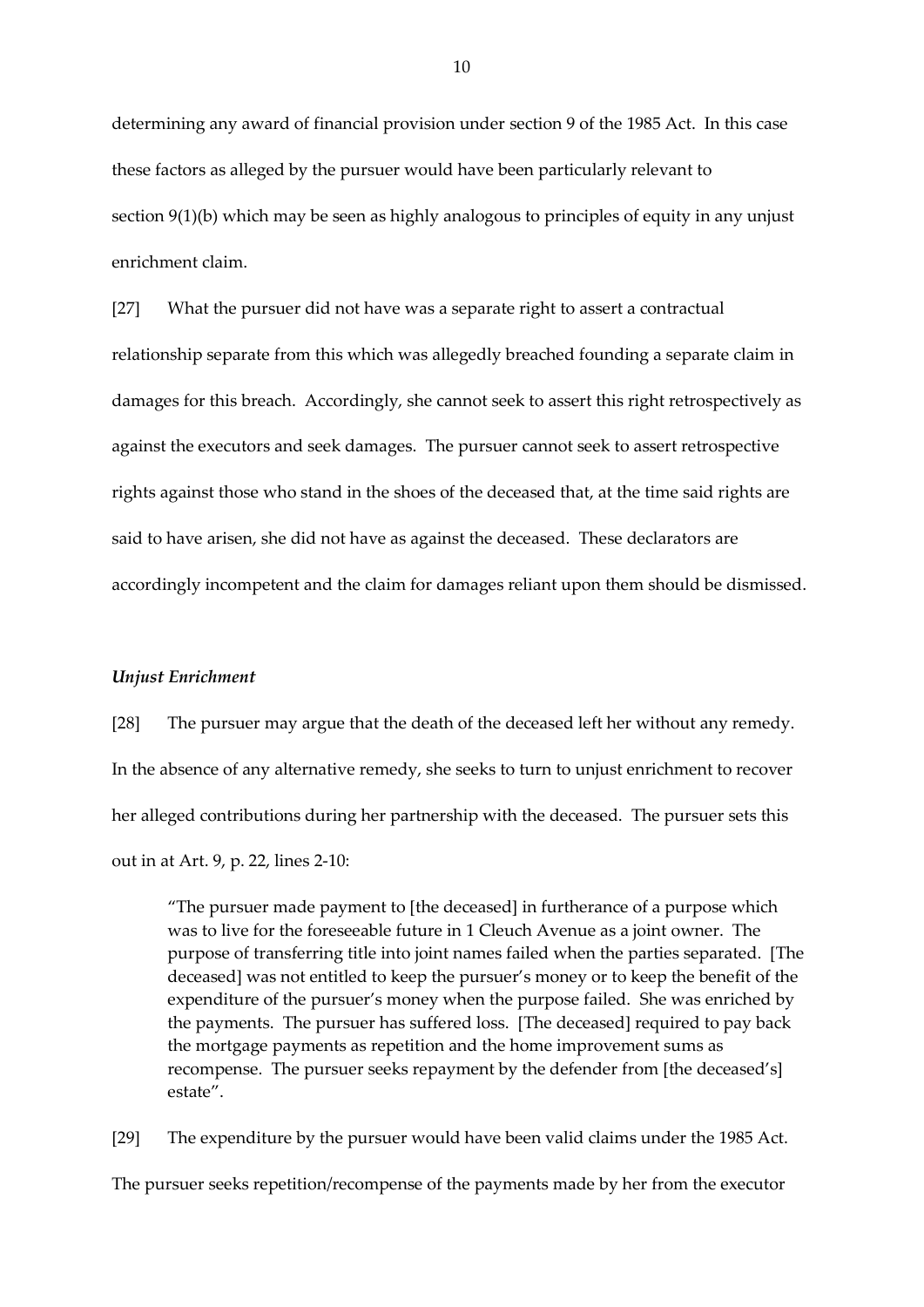administering the estate of the deceased. The obligation of executors is to ingather the estate of the deceased and distribute it for the benefit of the beneficiaries. These beneficiaries benefit from the extent of the estate to be distributed, but they had no connection with it. The executors, although standing in the shoes of the deceased, do not have any entitlement to the benefits of the estate. The alleged enrichment of the deceased confers an incidental gain on the beneficiaries:

"A person who has expended money for a particular purpose which has been attained cannot appeal to the enrichment principle in support of a claim for payment from a party who has incidentally gained by the expenditure in question. If somebody does something for his own benefit which also incidentally confers a benefit on another, the former probably suffers no relevant loss; the latter's benefit did not cause him any extra expenditure".<sup>5</sup>

[30] The matter of indirect enrichment is further discussed at para 24.05, in a passage

quoted and approved in *Pert*:

"There may be cases of indirect enrichment where A is enriched directly by B (whether by transfer, imposition or interference) but this arises indirectly from the actions of a third party C. Policy considerations against C being able to claim for A's enrichment include the prevention of double liability of A or double recovery by C, and A's loss of defences good against B, as well as the preservation of the parity of the general creditors of B in his bankruptcy and the rule against suing one's debtor's debtor. So, where C performs work or service under a contract, 'his intention is to further his own interests by performance of his contract' with the other party B and, where no guarantor is involved, C will usually rely on the faith or credit of B. Where B does not pay, C's loss is due to B's breach of contract and, if A has the benefit of C's work, C cannot claim compensation from A".

[31] Accordingly, the remedy sought of "unjust enrichment" cannot be relevantly pled

against the executors in the estate of the deceased who hold that estate for the benefit of the

beneficiaries and are a third party who may have been incidentally enriched (though this is

of course not accepted) but who cannot be liable to the pursuer in that regard.

 $\overline{\phantom{a}}$ 

<sup>5</sup> Gloag & Henderson, at para. 24.04.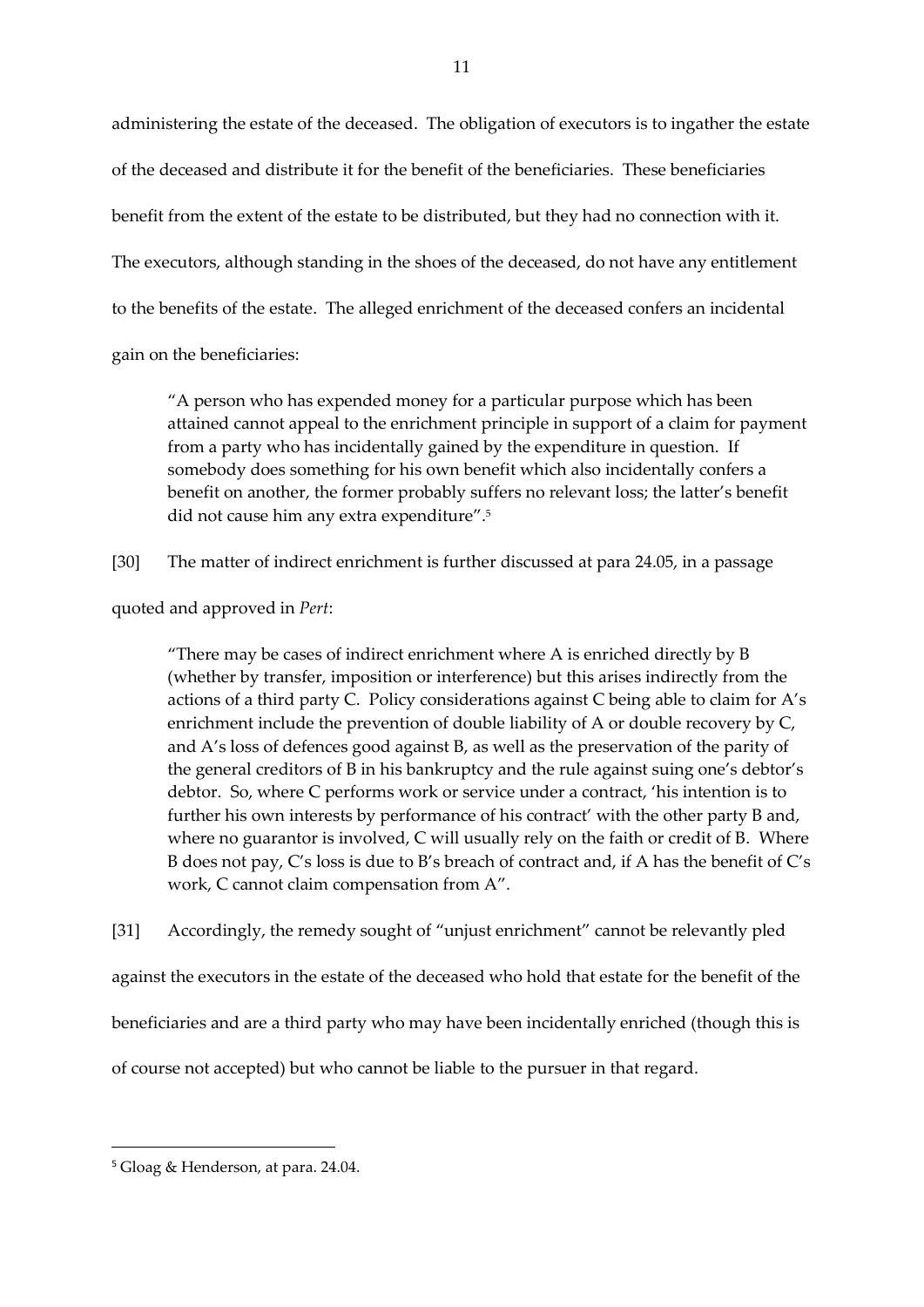[32] In any event, the claim of unjust enrichment is a claim that requires the absence, in general terms, of the existence of an alternative common law remedy.<sup>6</sup> In this case the pursuer alleges that the estate of the deceased "requires to pay back" the sums said to have been expended by the pursuer. If the pursuer considers that the estate of the deceased owes a debt to her then that falls to be constituted against the estate of the deceased *cognitionis causa tantum.* <sup>7</sup> This long-standing common-law remedy is the most obvious alternative common law remedy available to the pursuer in this case: she may seek to establish a debt against the estate of the deceased for which the executors may be liable. The availability of this common law remedy and the pursuer's failure to adopt it prevents the pursuer from seeking a remedy in unjust enrichment.

[33] The law provides a long-standing remedy for spouses and civil partners in cases where the deceased has died leaving a will in terms of the 1964 Act. The deceased cannot defeat the legal rights entitlement of the pursuer by testamentary intent nor can the executors ignore or refuse these legal rights. The pursuer has the absolute entitlement to these. In addition, she has the sums received in consequence of elections under the pensions and life insurance made by the deceased to which the pursuer has an unchallengeable right [and has indeed obtained the significant sums paid to her as a consequence].

[34] The pursuer seeks by this claim for unjust enrichment to set a precedent whereby separated spouse and civil partners can, on death, raise claims against the executors for unjust enrichment in addition to their unshakeable claim of legal rights. In this case, the pursuer seeks to pursue against the executors an unjust enrichment claim analogous to

**.** 

<sup>6</sup> *Pert*

<sup>7</sup> *Currie*, paras. 6.97 & 6.98.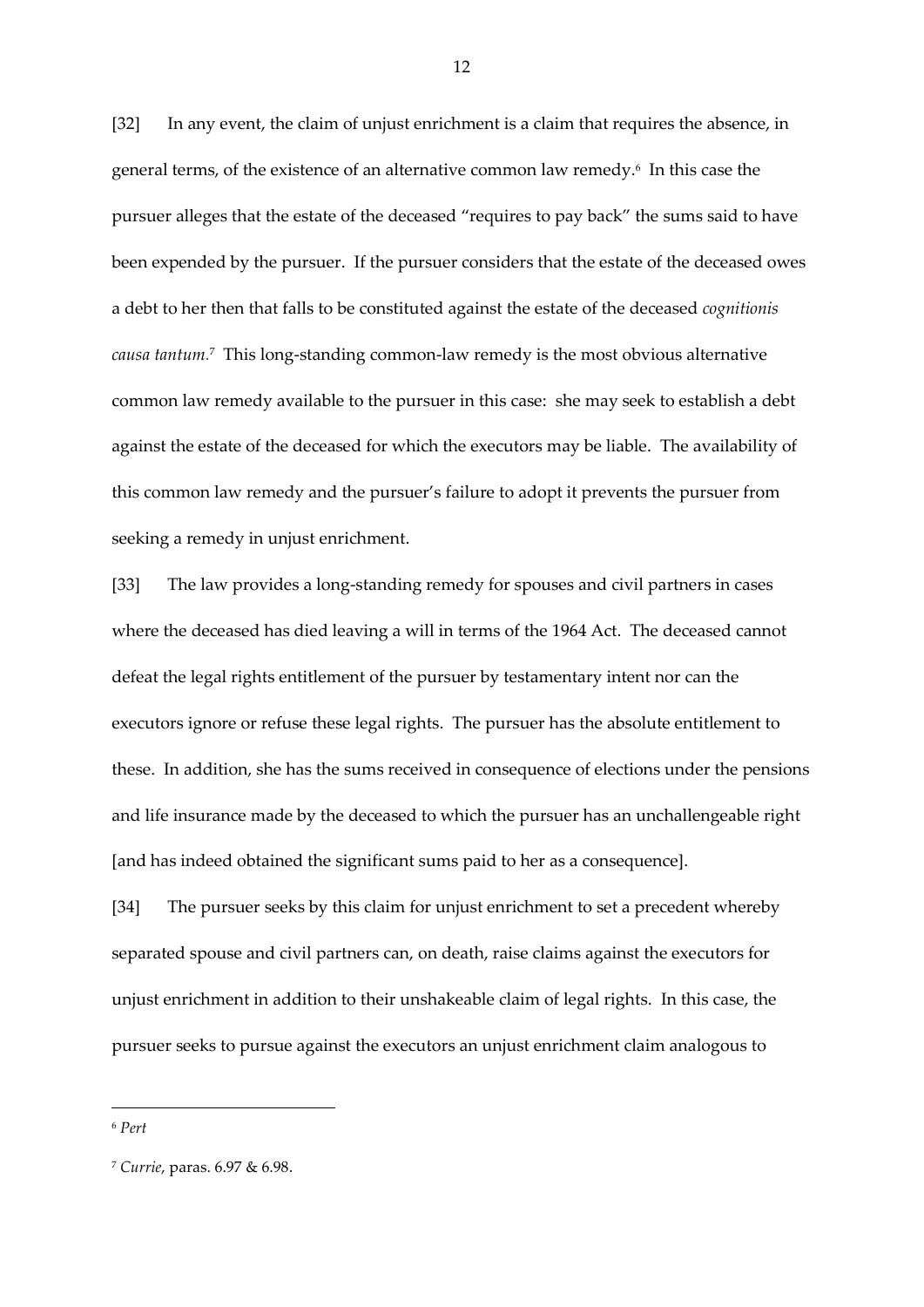section 9(1)(b) of the 1985 Act. Any claim under the 1985 Act ended on the untimely death of her partner. The legal rights claim remains. It is a very dangerous precedent to set that in such circumstances, all surviving spouses and partners may seek claims for unjust enrichment against the estate of the deceased if the unalienable rights granted to them under the 1964 Act are not to their satisfaction. That cannot have been envisioned ever by the legislative intent of the 1964 Act or the 1985 Act.

[35] Further and in any event, the existence of this absolute right of legal rights of a surviving partner conflicts with the absence of alternative remedies required to pursue a claim for unjust enrichment.

# *Quantum*

[36] If the Court considers that the pursuer has a relevant claim in contract and that such a contract was breached by the deceased, entitling the pursuer to damages, the measure of those damages is such sum as would place the parties back in the position they would have been in but for the breach.

[37] The terms of the contract as averred by the pursuer were [in short] that both parties would contribute to the mortgage of the property and on its being repaid the deceased would transfer it into joint names. There was no part of this contract that included payment of improvements to the property. There was no term of the contract as averred that these payments would be included as a condition or that they would be repaid. Looking to Gloag & Henderson:

"Where a person holding property on a limited title … expends money on improvements, it will generally be assumed that he did so with a view to his own advantage and his representatives will have no claim against the fiar for the amount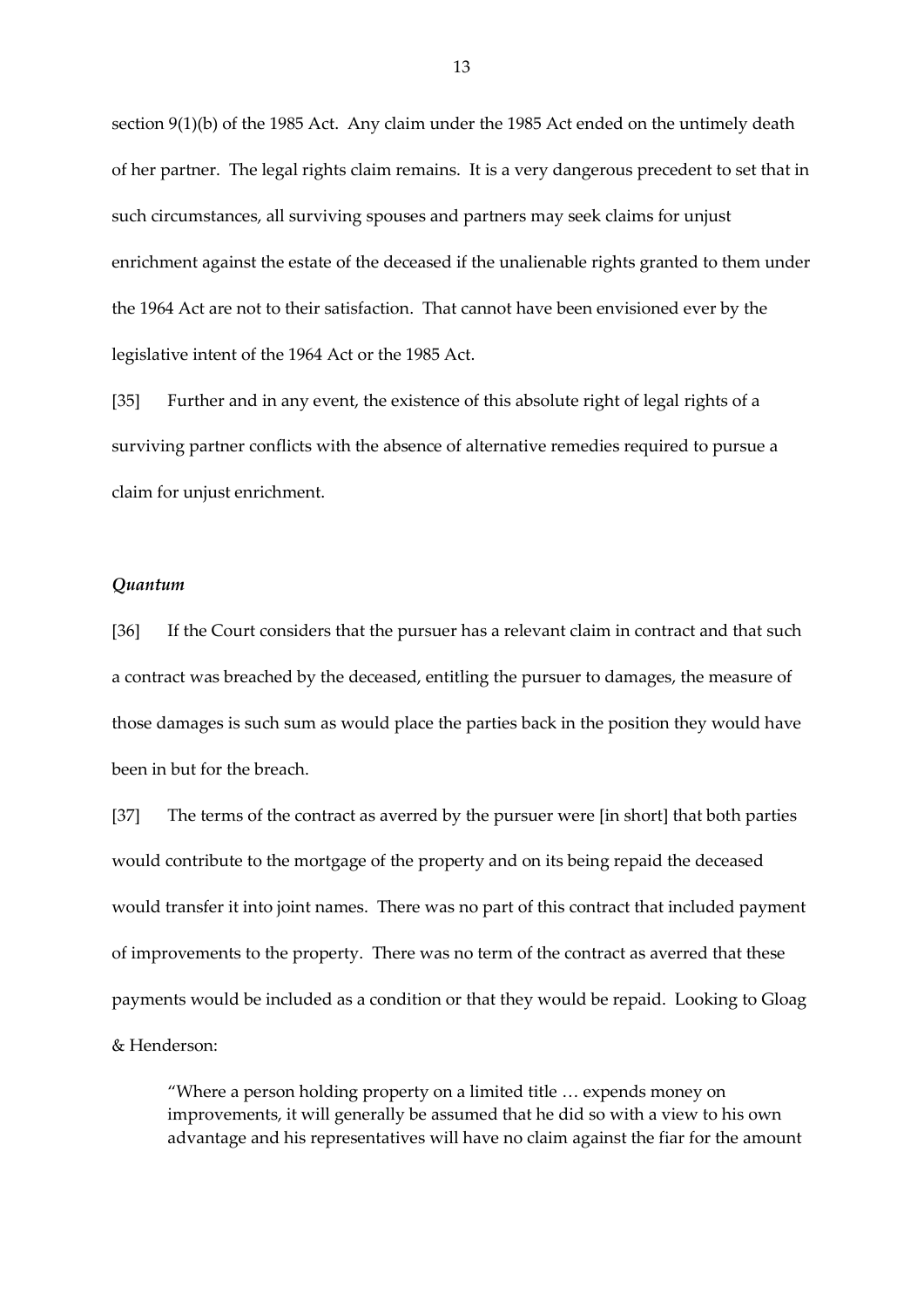by which the improvements have enriched him … Any claim by a tenant for improvements must rest on express contract or statutory provision". 8

[38] Therefore, there is no part of the contract that includes the sums said to have been paid for improvements to this property. If such a claim is founded in unjust enrichment, then the measure of damages for these sums is *quantum lucratus*; the amount by which the executors have been enriched.

[39] The pursuer seeks to quantify her damages under the contract in terms of the sums said to have been paid by her towards the mortgage over the property from 2015 onwards.

[40] These are set out in detail at Art. 4, p. 10-11:

| $^{\prime\prime}30/6/15$ | £19,170.20                               |
|--------------------------|------------------------------------------|
| 21/9/15                  | £7,500                                   |
| 29/3/16                  | £9,500                                   |
| 11/4/16                  | £1,000                                   |
| 26/4/16                  | £19,000                                  |
| 7/7/16                   | £11,000                                  |
| 16/8/16                  | £45,000 (date of death value £49,745.27) |
| 11/1/17                  | £2,800."                                 |

[41] The total of these sums amounts to £119,715.47. But, it should be noted firstly that the sum paid by the pursuer on 16 August 2016 of £45,000 was not in fact paid towards the mortgage but paid, on her averments, into an ISA. Such a sum did not accordingly meet the requirements of the contracting arrangement as averred by the pursuer. Any damages recoverable would be measured not by "sums paid" by the pursuer, but "sums paid in pursuit of reducing the mortgage".

[42] The sum total of the damages claim for payments made by the pursuer, as noted above, amounts to £119,715.47. This is because it includes not the £45,000 paid into the ISA in August 2016 but its date of death value in June 2018. This total of £49,745.27 is included

 $\overline{\phantom{a}}$ 

<sup>8</sup> Para. 24.17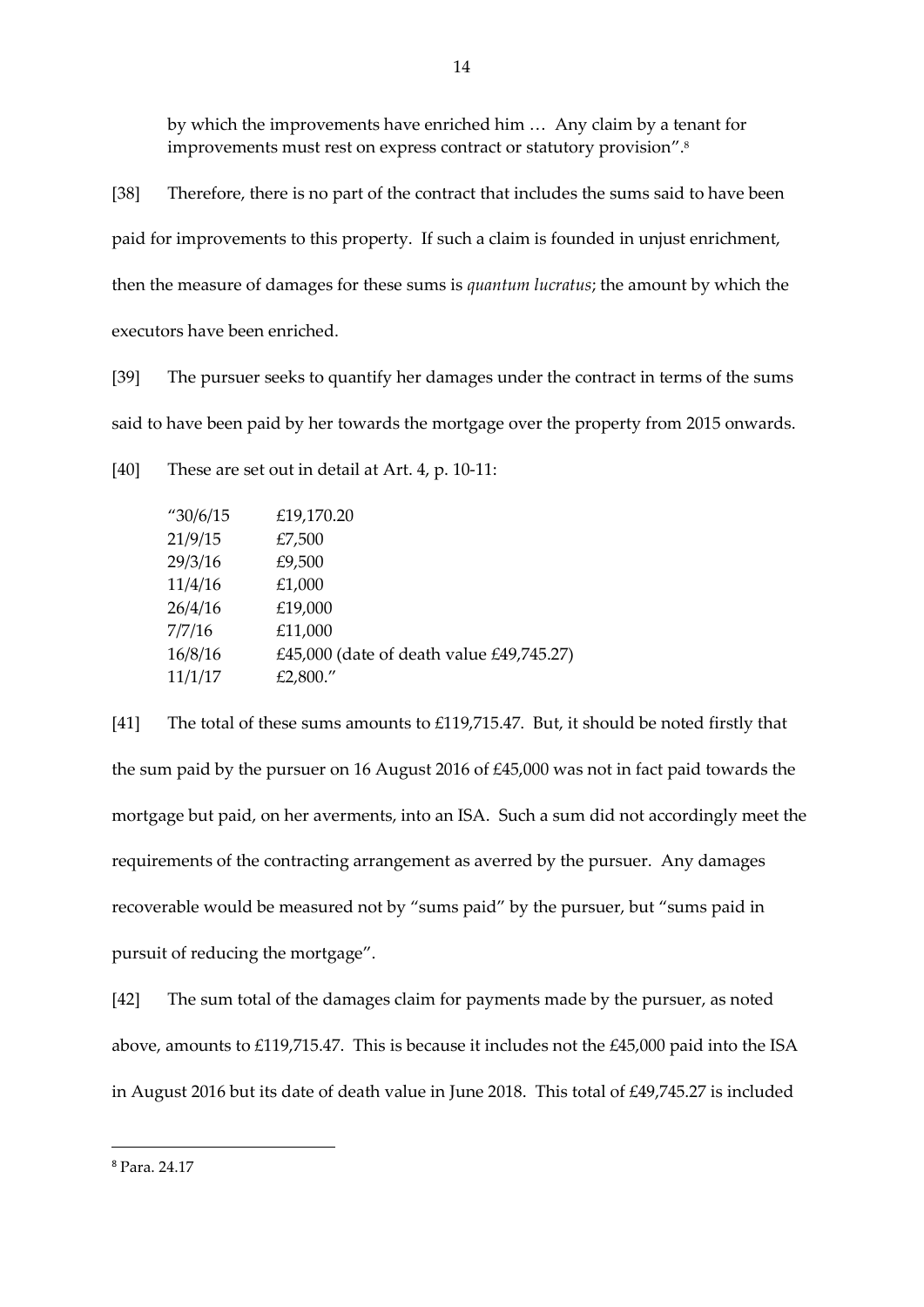in the total figure craved by the Pursuer notwithstanding that this was not the sum paid by her [£45,000]. The increase in value in the ISA was consequent upon the operation of interest. There is no averment of inclusion of interest in the contract said to have been entered into by the parties. In the event of success in this claim, the pursuer would be entitled to interest on any sum awarded. She cannot be awarded interest on interest. [43] The total sum of £119,715.47 is said to have been sums "paid" by the pursuer. The actual sum paid by the pursuer were in fact £114,970.20. But this sum takes no account of the fact that in terms of the pursuer's averments, the £50,000 that she had been paid out of

"The pursuer's withdrawal of £50,000 of equity from the property would be repaid into the property by the pursuer and beyond that they would contribute to repayments in equal shares".

the property in 2006 required to be repaid, thus at Art. 3, p. 6, lines 21-23:

[44] No account is taken by the pursuer of the deduction of this £50,000 when totalling up the payments said to have been made by her. On the averments of fact by the pursuer, taken at their highest, the sum craved in damages as required to return the pursuer to the position that she would have been in but for this anticipatory breach of contract [which is denied] cannot exceed the sum of £64,970.20. Accordingly the pursuer's averments anent the breach of contract *et separatim* damages due are lacking in specification.

## *Conclusion*

[45] Pleas in law numbers 1 and 6 for the defender should be upheld and the action dismissed. If the court is not with the defender on this, then the pursuer's averments anent the contract and unjust enrichment being lacking in specification, should not be remitted to probation. The defender's pleas in law 3 and 4 should also be upheld.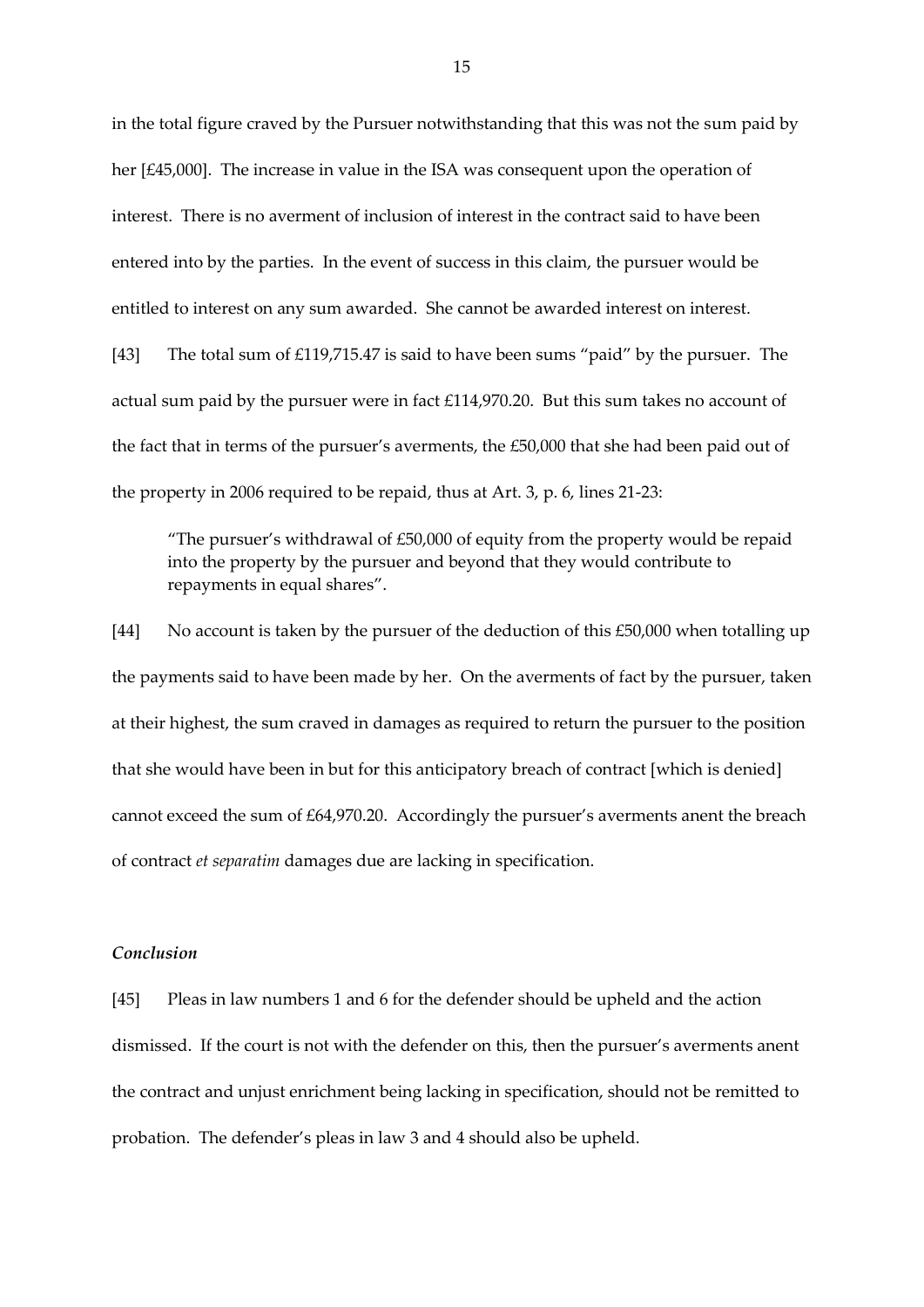### **Submissions for pursuer**

### *Background*

[46] The debate concerns two alternative claims that the pursuer makes against the deceased's estate. The first is a claim for damages for breach of contract. This claim is presented on the basis that the deceased was in anticipatory breach of contract when she told the pursuer that she was no longer prepared to transfer half of the house into the pursuer's name when the mortgage had been paid off. The pursuer presents an alternative claim in unjust enrichment, that even if there was no breach of contract involved, the deceased was nonetheless enriched at the pursuer's expense, with there being no legal basis justifying the retention of the payments made over by the pursuer to the deceased in anticipation that the couple would live in the home as joint owners on an ongoing basis.

[47] Before turning to the specific arguments put forward on behalf of the defender, a general point to be noted was that the defender sought to blur the lines between (1) the situation of a couple (either married or in a civil partnership) and (2) a couple who had fallen out; or were legally separated; or who were divorced or whose civil partnership had been dissolved.

[48] Whether a couple were "legally separated" was a question to be determined by the court. But it was clear that there could be a variety of situations prevailing until the matter was determined in an action of divorce or dissolution.

[49] The defender avers "at the time the civil partnership ended" or "at the time of separation". That was an attempt to blur the lines. But there was nothing in the pleadings of the pursuer that could find a basis for saying that the civil partnership had broken down irretrievably; and they had not been separated for a year.

16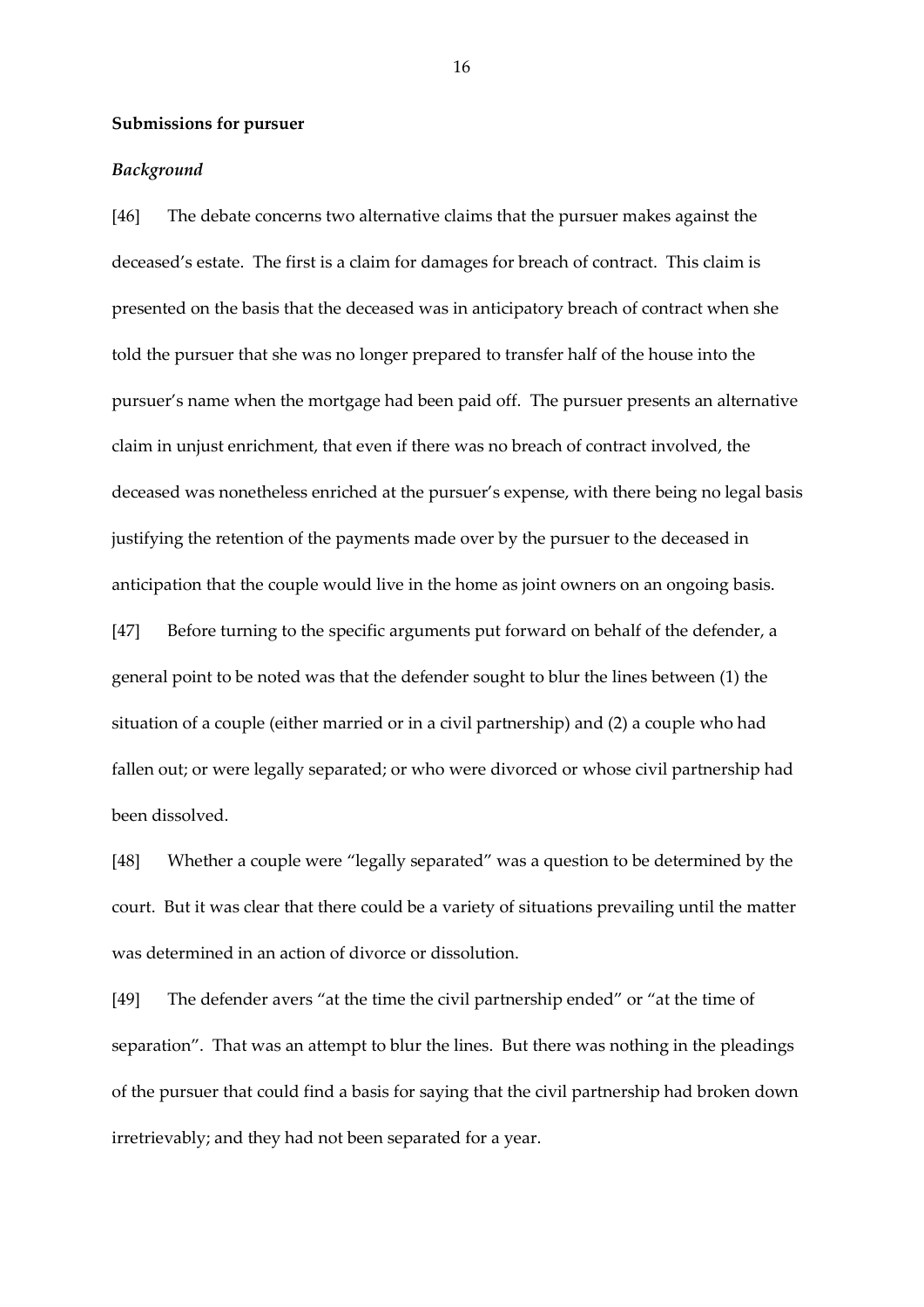[50] It was accepted that separated couples would normally deal with their affairs using the 1985 Act, but that was largely a matter of timing.

[51] There was nothing to say that parties to a marriage or civil partnership could not enter into a contract. In the present case, because of the deceased's death, matters could not be handled in the way they might normally have been handled under the 1985 Act.

[52] It was necessary to look at matters just prior to the deceased's death. If the deceased was in material breach of contract or had been unjustifiably enriched at that time, the pursuer had a right of action.

[53] The provisions of sections 8 and 9 of the 1986 Act could not now be used by the pursuer to seek a remedy.

# *Competency*

[54] The pursuer seeks remedies that she would have been entitled to pursue against her civil partner. The contracts between them are as enforceable as any contract is. Any question as to whether the pursuer and the deceased had intended to create legal relations was a matter for proof. The same applies to their rights to pursue remedies for unjustified enrichment.

[55] At the time of the death of Margaret Tait, neither party had raised an action for dissolution of civil partnership. The rights in civil partnership property that arise on dissolution of the civil partnership cannot be in issue in this situation, where the partnership was still in existence. The remedies that are or are not available in an action for dissolution of civil partnership have no bearing on the pursuer's position.

[56] The pursuer would have had choices about what steps to take in the face of the breakdown of her relationship. She could have sued the deceased for breach of contract or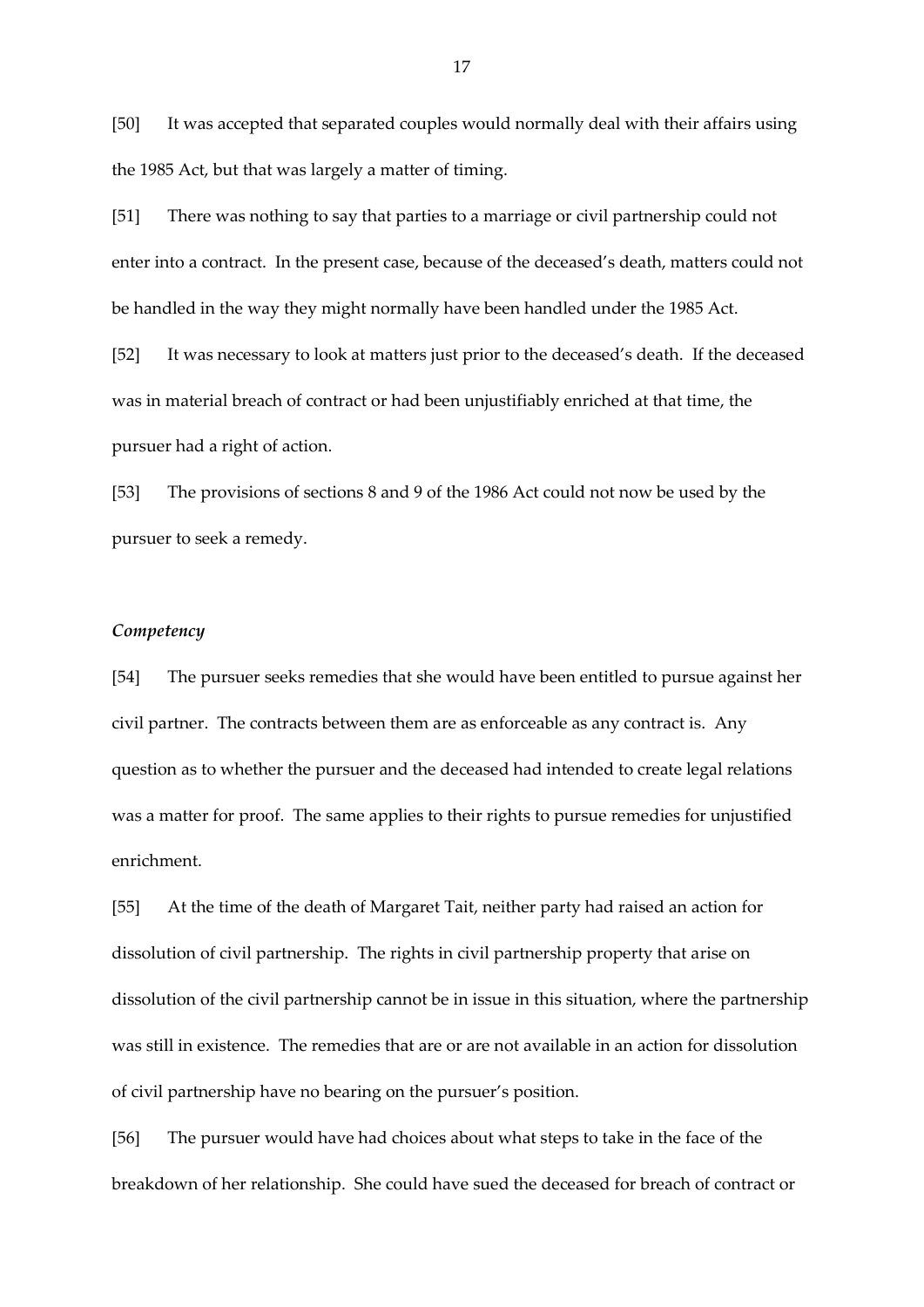in unjustified enrichment, she could have negotiated a financial settlement of their affairs, she could have waited until grounds for dissolution of the civil partnership were available and then raised proceedings, or chosen not to on the basis that the deceased might. In the event, she did embark on negotiating a settlement, but was never able to complete it. So, some of her choices were eliminated – her civil partner has died and she can no longer seek dissolution of the partnership. She cannot raise such an action against the estate. That does not make her rights arising from contract or the principles of unjustified enrichment unenforceable.

### *Relevant averments of breach of contract*

[57] Where one party to a contract intimates to the other that they refuse to perform their part of the contract, that amounts to a breach of contract, even if the intimation is made before performance is due: McBryde, para. 20.23. The principle was applicable in any type of contract. There would not necessarily be any greater clarity in a commercial dispute. There were many cases involving commercial disputes where informal communings had to be interpreted by the court. Lord Hamilton explains this in *Edinburgh Grain Limited (in liquidation)* where he required to analyse the evidence following proof concerning whether the conduct of the pursuer constituted such an intimation:

"In Scotland there has been limited judicial discussion of what is commonly referred to as 'anticipatory breach' of contract. In *Monklands District Council* v *Ravenstone Securities* Lord Dunpark, in discussing the legal effect of repudiation of an onerous consensual contract, said at 1980 SLT (Notes), p 31:

'The concept of such a contract is that the undertaking of a duty (i.e. the promise of performance) by an obligant creates a corresponding right of the obligee to demand performance when that becomes due; but that is not all. In my opinion, the undertaking to perform at the due date binds the obligant not only to perform at the due date, but also to adhere to that undertaking from the conclusion of the contract until performance. Accordingly, if at any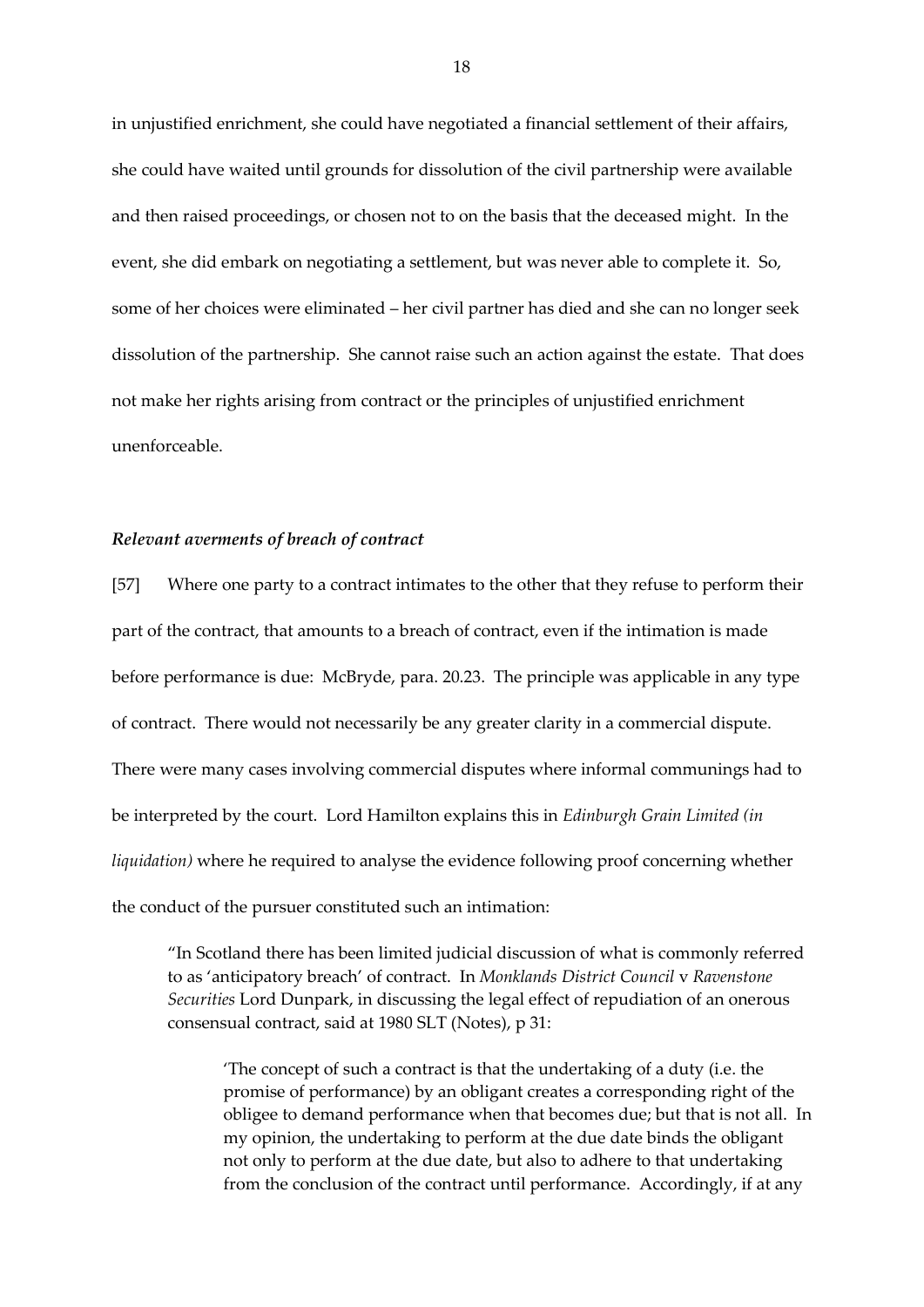time during that period the obligant informs the obligee that he will not perform his contractual duty when the time comes, that, in my opinion, is a breach of contract. Indeed, it is so material a breach that the law entitles the obligee to treat that statement as a repudiation by the obligant of his contractual obligations and at once to declare the contract terminated and to claim damages, without waiting for the date when performance is due. The fact that the law allows the obligee this option demonstrates that intimation of refusal or inability to perform given before the due date is per se a breach of contract; if it were not, the obligee would have no rightful claim for damages in advance of non-performance at the due date.' …

What, in my view, is required for repudiation is conduct demonstrative of an intention not to perform fundamental contractual obligations as and when they fall due. That intention may have its origin in a choice by the obligant not to fulfil his contract or in an inability on his part to do so".

[58] The pursuer has relevantly averred a case of anticipatory breach. It does not matter

that the future contingent event did not occur. The pursuer offers to prove that the deceased

was in breach of contract because she decided not to stick to what had been agreed and

intimated this to the pursuer. It is averred at Art. 7 that:

"The 2007 agreement was terminated by [the deceased] when it had been partially implemented. … On separation at the start of June 2018 [the deceased] made it clear that she did not want to continue to live with the pursuer at Cleuch Avenue or be joint owners. She no longer had any intention of returning the title to joint names. She wanted to the pursuer to find somewhere else to live. She wanted to keep the property in her sole name. … [the deceased] refused performance of the 2007 agreement".

[59] These averments amount to a relevant case of anticipatory breach. The deceased was

in breach of contract because she intimated to the pursuer that when the time came for her to

perform her obligation under the contract, she would not.

[60] Any suggestion that both parties were in breach was not supported by the

averments. Repudiation of the contract was accepted by the pursuer indicating that she

"wanted her money back".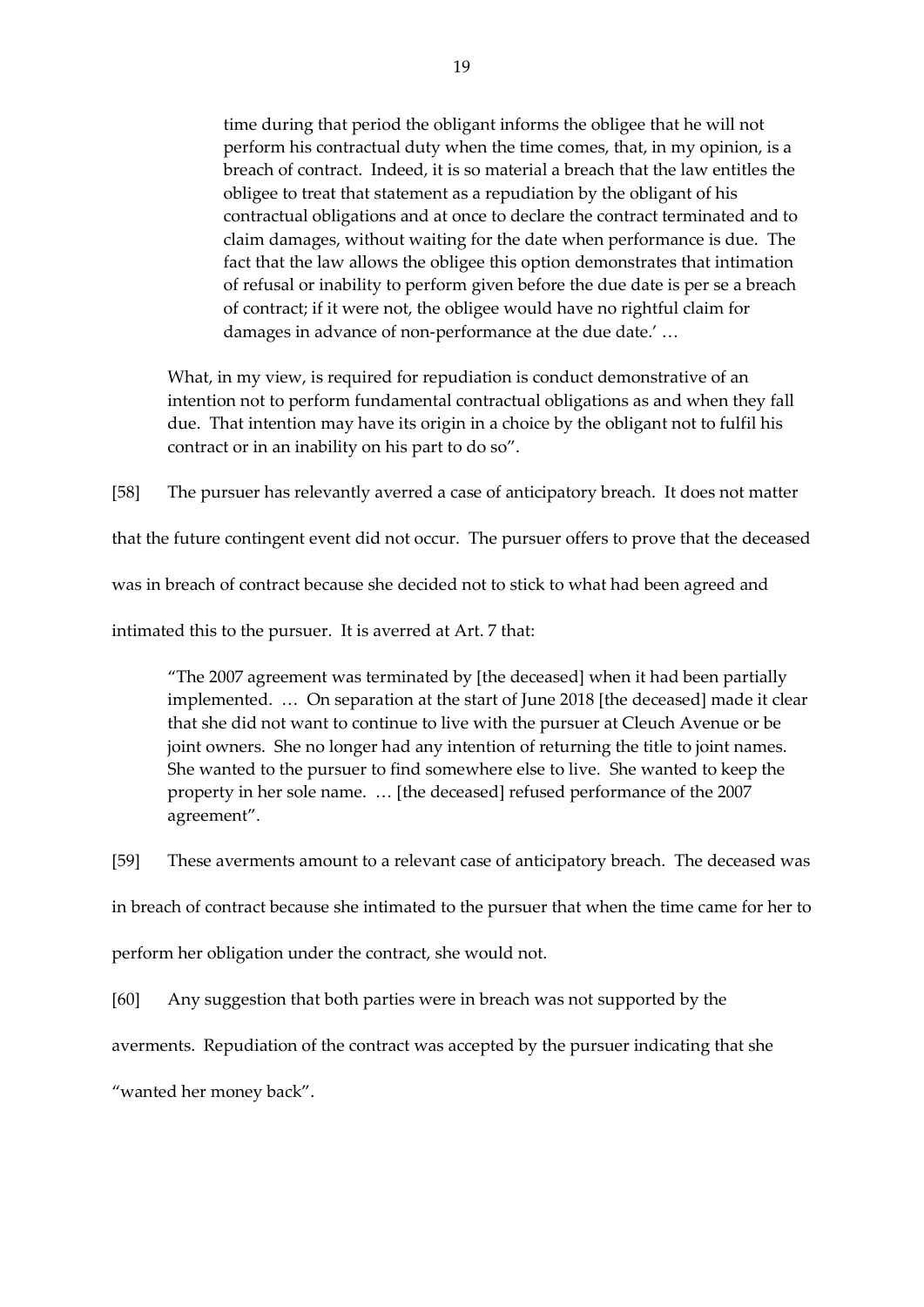[61] Neither party had pleadings concerning the issue of "frustration", so the court did not need to be concerned with it. It did not matter that the contract had been frustrated by the breakup of the couple's relationship.

[62] It was not necessary for the pursuer to have a word "anticipatory" in her pleadings.

## *Liability of estate for damages for breach of contract*

[63] The liability of the defender for the debts of the deceased arises in her capacity as executor only. No personal liability is averred. It is the deceased's estate, not the defender personally, which is liable to pay the debts of the deceased: *Currie,* paras. 1.20-1.24). There are relevant (and admitted) averments as to the defender's role as executor in Art. 1.

[64] The defender's argument about the liability of the estate arises from an argument that the deceased had no liability, which was not correct for the reasons already given.

## *Quantification of damages*

 $\overline{\phantom{a}}$ 

[65] Assessment of damages is:

"a jury question so that the award will compensate the claimant for all the direct and material consequences of the wrongful act, neither enriching nor impoverishing him beyond the position in which he would have been if the wrongful act had not occurred". 9

[66] Some measures of damage may be more straightforward to evidence than others. In *Prudential,* a case for breach of a repairing covenant in a lease was held to be relevant for proof where the pursuer measured their loss by the costs of doing the repairs themselves.

<sup>9</sup> *Prudential Assurance Company Limited,* per Lord MacDonald.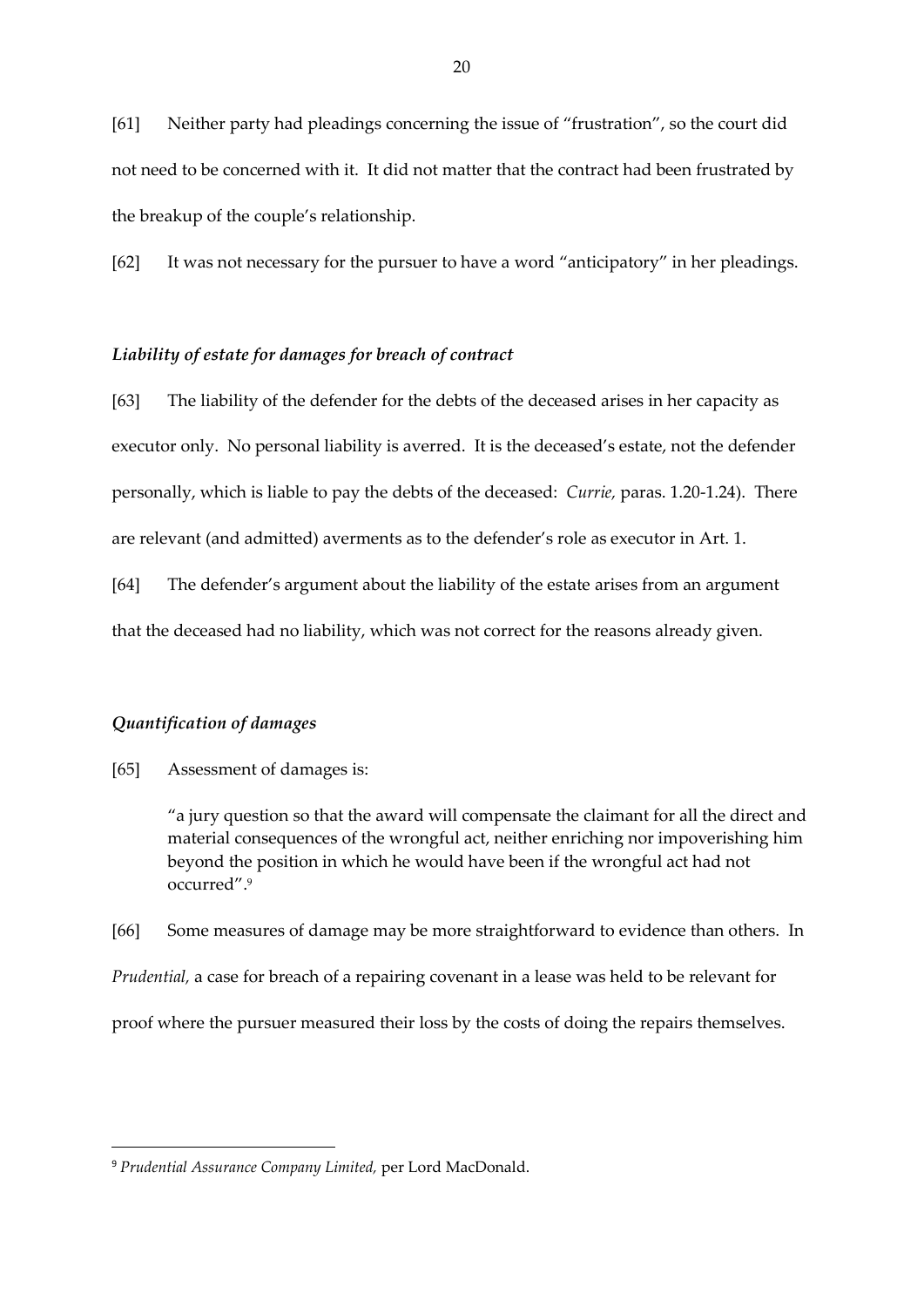The defenders argued that the only relevant case would have compared the capital value of the property as it ought to have been maintained by the tenant with the actual capital value.

[67] In ruling against this proposition, Lord Macdonald said that:

"I do not consider that it is incumbent upon the pursuers at this stage to enumerate in their pleadings all the legitimate but not necessarily conclusive measures of damage, to check these against each other and to produce, as matter of averment, a figure reached on this basis. They have produced *prima facie* a figure based upon the readily ascertainable cost of repair and it is for the defenders, if they can, to aver and prove that this is too high".

[68] In cases of wrongful repudiation of contract, the pursuer may choose not to speculate what their profit would have been had the contract been carried into effect, but to claim for wasted costs. In *Anglia Television* v *Reed,* a famous actor with unique qualities who would have carried a drama production pulled out of his contract with the television company. The amount of profit that the production would have made being speculative, the plaintiffs chose to sue for their expenditure in arranging the production. They successfully recovered costs wasted on these arrangements incurred both before and after the contract with the actor had been signed.

[69] Such a choice should not over-compensate the pursuer however. This reliance basis for assessing damages ought not to put them in a better position than the expectation basis based on loss of profit ever could have, and the defender may attempt to prove that it would. The television production, for example, may have been a terrible business model, or planned loss leader, where the costs far exceeded any return that the company could expect. The actor would not have been liable for that.

[70] In this case, the funds tendered by the pursuer to the deceased and expended on her property in this case are not entirely analogous with the wasted costs in cases like *Anglia Television.* The pursuer had performed her part of the contract by making payments to the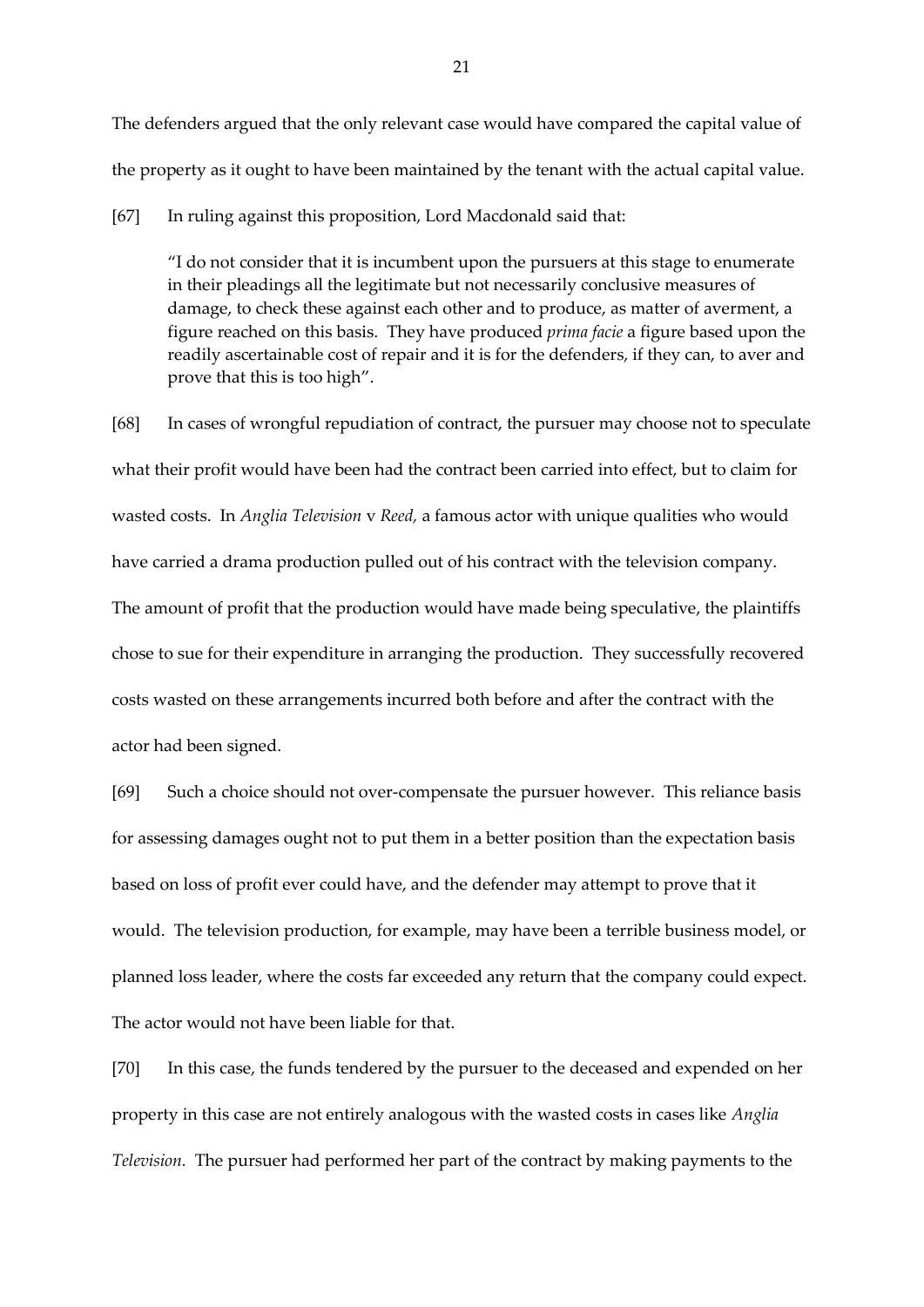deceased, who was also contributing towards paying down the loan. The contract was an ongoing one until the point at which the deceased decided to intimate a refusal to make future performance, and the pursuer decided to accept this repudiation and withhold any future performance. These funds had been expended by the pursuer in the expectation that she would become a co-proprietor of Cleuch Avenue. This applies also to the £50,000 which was to be repaid. These were matters for proof.

[71] The pursuer has chosen a readily ascertainable measure of her loss, based on the sums she has expended on reliance of the contract being carried on to its anticipated end. Averments about what would have happened had the parties stuck to their agreement would be more difficult to make. The pursuer cannot know when the mortgage would have been paid off, not being in a position to predict the pattern of any future overpayments. She cannot know what the value of the property would have been at the time that the deceased was obliged to transfer half of the property to her, both because of the difficulty of knowing when that obligation would arise, and because it is not possible for her to predict the future course of the value of the property on the market.

[72] In these circumstances, the pursuer has made relevant averments about her losses arising from participation in the contract before it was terminated by the deceased. In doing this, the pursuer does assume that, on a broad view, the arrangement was a reasonable one for her to have entered into. If the defender believes this not to be the case, and that the pursuer's ultimate position, had she had the benefit of the transfer of a half share of the house in due course, would have been less than the damages sought, then the defender may offer to prove this.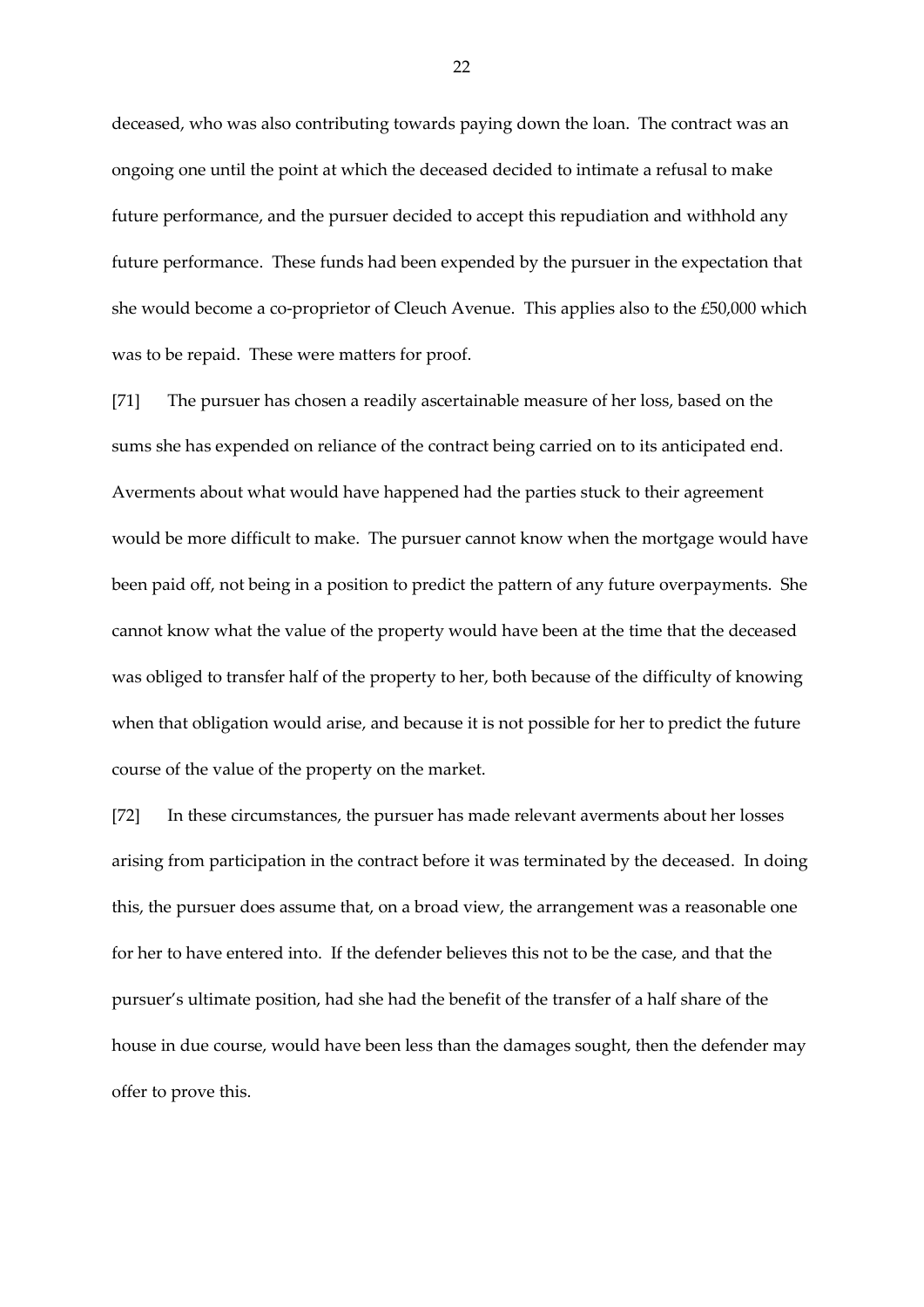#### *Exhaustion of other remedies*

[73] Recent case law continues to explore the extent to which unjustified enrichment remedies are available where other remedies are open to the pursuer. However, detailed examination of the operation of the principle of subsidiarity is unnecessary in this case, because there is no other relevant remedy open to the pursuer. The principle was expressed in the case of *Varney* v *Lanark Town Council* by Lord Wheatley thus:

"Recompense is an equitable doctrine. That being so, it becomes a sort of court of last resort, recourse to which can be had only when no other legal remedy is or has been available. If a legal remedy is available at the time when the action which gives rise to the claim for recompense has to be taken, then normally that legal remedy should be pursued to the exclusion of a claim for recompense".

[74] In *Varney*, the pursuer was a developer who maintained that a town council was under a statutory duty to construct sewers to service their housing development. They could have sought a positive order for performance of this duty, but they did not. They built the sewers, and then sought recompense for this work from the council. In his decision, Lord Fraser said that allowing a claim in recompense:

"…would open the door very wide for any party to short-cut proper procedure, by undertaking a duty which rested upon a local authority and then turning round and claiming reimbursement from the local authority".

[75] These principles about the use of equitable remedies as a "court of last resort" do not exclude a claim by the pursuer against the defender's estate in the circumstances that have arisen. There is no question of the pursuer "short-cutting proper procedure" by failing to bring proceedings for dissolution of her civil partnership. There is no remedy against the estate under sections 8 and 9 of the 1985 Act available to the pursuer. These sections are concerned with orders that a court may make on granting the dissolution of a civil partnership. There will be no application for such a grant in relation to the pursuer's civil partnership. It has ended in death and can no longer be dissolved.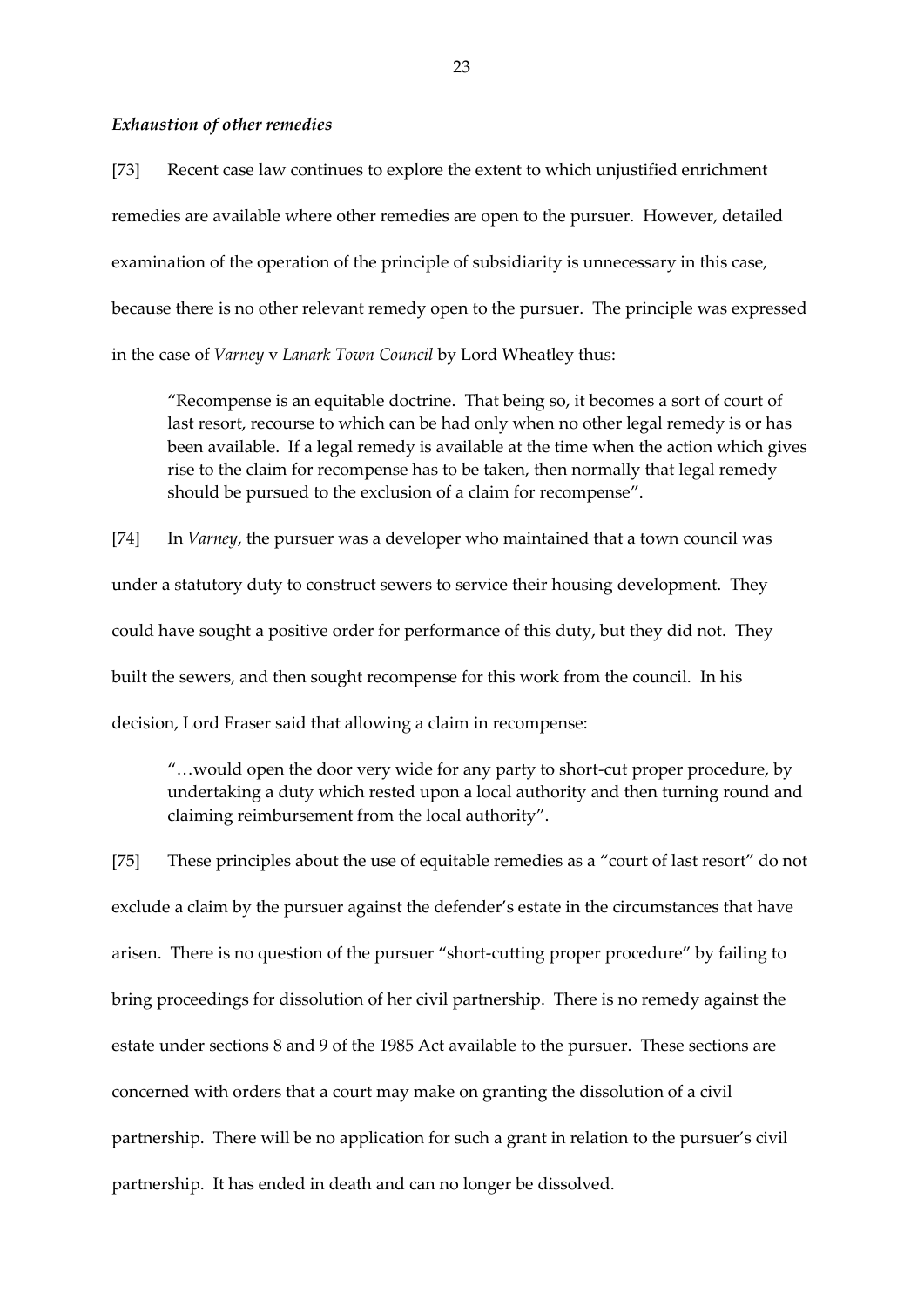[76] Further, and in any event, there are no averments that suggest that such a remedy was available to the pursuer immediately prior to the deceased's death. The pursuer pleads nothing that could establish that the civil partnership had broken down irretrievably in terms of section 117 of the 2004 Act. The parties had not been separated for a year. Their behaviour was not such that either party could not reasonably be expected to cohabit with the other. There is and was no available remedy available that the pursuer has failed to avail herself of.

[77] A claim for legal rights from the estate is not an alternative remedy. In this context, an alternative remedy needs to be an equivalent remedy. The pursuer's only claim here would be one for legal rights. There would be no prior rights because there was a Will and heritage is thus excluded. If the pursuer's claim was successful it would exceed the available legal rights claim and require intrusion into the value of the heritage.

#### *The relevance of the case pled on the basis of unjustified enrichment*

[78] The pursuer accepts that to succeed in an action for unjustified enrichment, she must show that the defender has been enriched at her expense and that there is no legal justification for the enrichment. The pursuer must also succeed in overcoming any issues raised in the case that suggest it would be inequitable to compel the defender to redress the enrichment, although that is not a matter for this debate.

[79] The pursuer offers to prove that the deceased was enriched at her expense. The enrichment took the form of (i) direct payments to the deceased (Art. 4) and (ii) payments for improvements to property owned by the deceased (Art. 5). The pursuer also makes relevant averments about the nature of the payments. She avers the circumstances thus:

i. The pursuer and the deceased were partners who lived together for 29 years;

24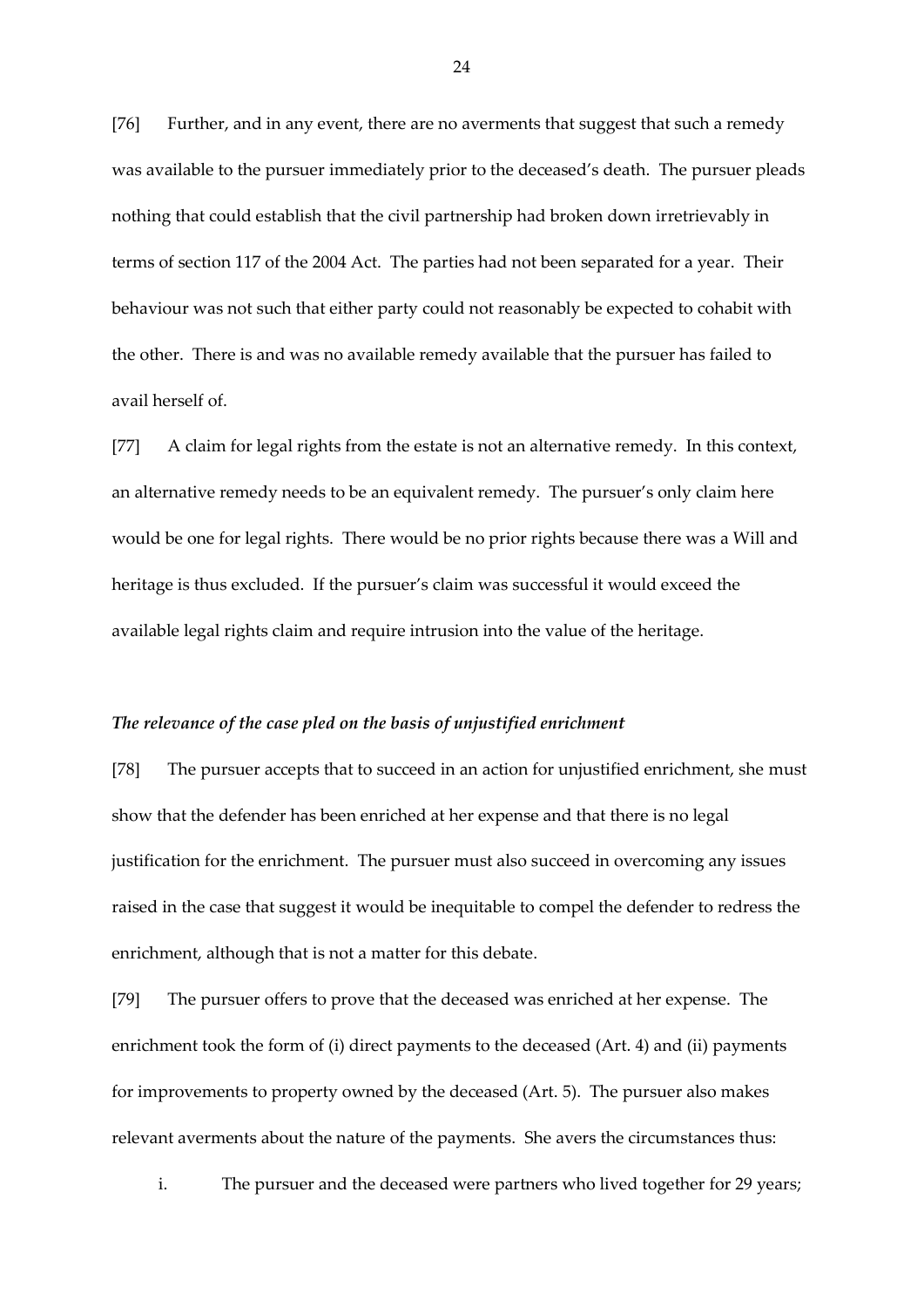- ii. they had taken title in joint names to a succession of homes, first in Leith and South Queensferry and then at the property at 1 Cleuch Avenue, which was purchased in 2003;
- iii. in 2006 they considered separating;
- iv. they envisaged the deceased remaining at Cleuch Avenue and the pursuer purchasing alternative accommodation;
- v. arrangements were made to transfer the property into the deceased's sole name;
- vi. the pursuer received consideration for this transfer, to allow her to purchase a new property, which she did;
- vii. they then reconciled and remained living together at Cleuch Avenue;
- viii. the pursuer made payments to the deceased to be used for paying off the loan over their home for which the deceased was liable;
- ix. she made improvements to the home despite the fact it was not owned by her;
- x. she did these things on the understanding that she and the deceased had a common purpose in living together as joint owners of the house for the foreseeable future, and were working together to achieve that purpose;
- xi. there was no question of incidental enrichment it was clear that the payments were not meant to be a gift.

[80] The pursuer's case is that, the averred purpose having failed when the couple separated before the house was transferred into joint names, the deceased was not entitled to retain the benefit of the payments that the pursuer had made. By describing the character of the payments, the pursuer makes sufficient averments that the retention of the funds would be unjustified. It is not necessary to offer to prove the negative by excluding any or all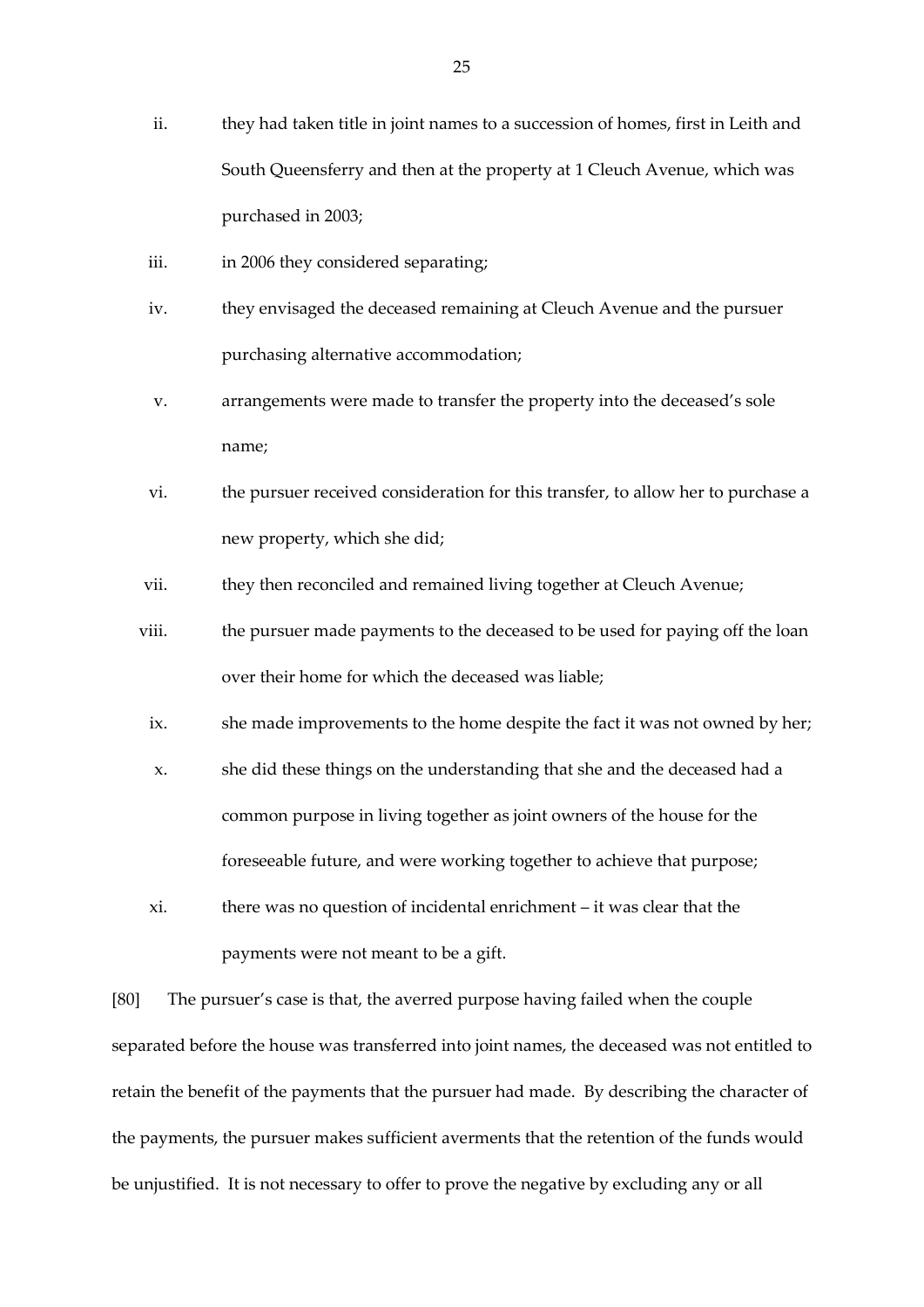possible legal justifications. The averments in Art. 9 bring the case within the character of transfers made for a purpose which has failed, exemplified in *Shilliday* v *Smith.*

[81] *Shilliday* concerned money expended by the pursuer in improving property owned by the defender on the basis that it would become their marital home, and in future owned by them both. The marriage not having taken place, the pursuer was entitled to reverse the defender's enrichment. Lord Rodger describes this group of unjust enrichment claims as

follows:

"It is unnecessary in this case to examine all the groups and it is sufficient to note that the term *condictio causa data, causa non secuta* covers situations where A is enriched because B has paid him money or transferred property to him in the expectation of receiving a consideration from A, but A does not provide that consideration. The relevant situations in this group also include cases where B paid the money or transferred the property to A on a particular basis which fails to materialise—for example, in contemplation of a marriage which does not take place".

[82] At page 731, Lord Rodger identifies why the claim is well-founded in unjustified enrichment:

"The pursuer's case is wholly different. She does not argue that the defender should pay her the sum in the crave simply because she paid money to him and spent money on his house from which she derived benefit. The pursuer points, rather, to a particular factor which makes the defender's enrichment unjust. Where such a relevant factor exists, that factor, rather than the mere fact of expenditure by the pursuer and benefit to the defender, constitutes the ground of action. So, in Newton the pursuer was allowed to recover from his former wife money which he had spent on a house which actually belonged to her, but which he had mistakenly thought belonged to him. The critical factor in the pursuer's ground of action was his mistake about the title: he recovered because his wife was benefiting from sums which he would not have spent if he had been aware of the true position. In the present case also the pursuer does not simply rely on the fact that she paid money to the defender and spent money on the defender's property from which he has benefited. On the contrary, the critical factor in her ground of action is that she acted as she did in contemplation of the parties' marriage, which did not take place. That is why she seeks to be repaid the money which she gave him and to be recompensed for her expenditure".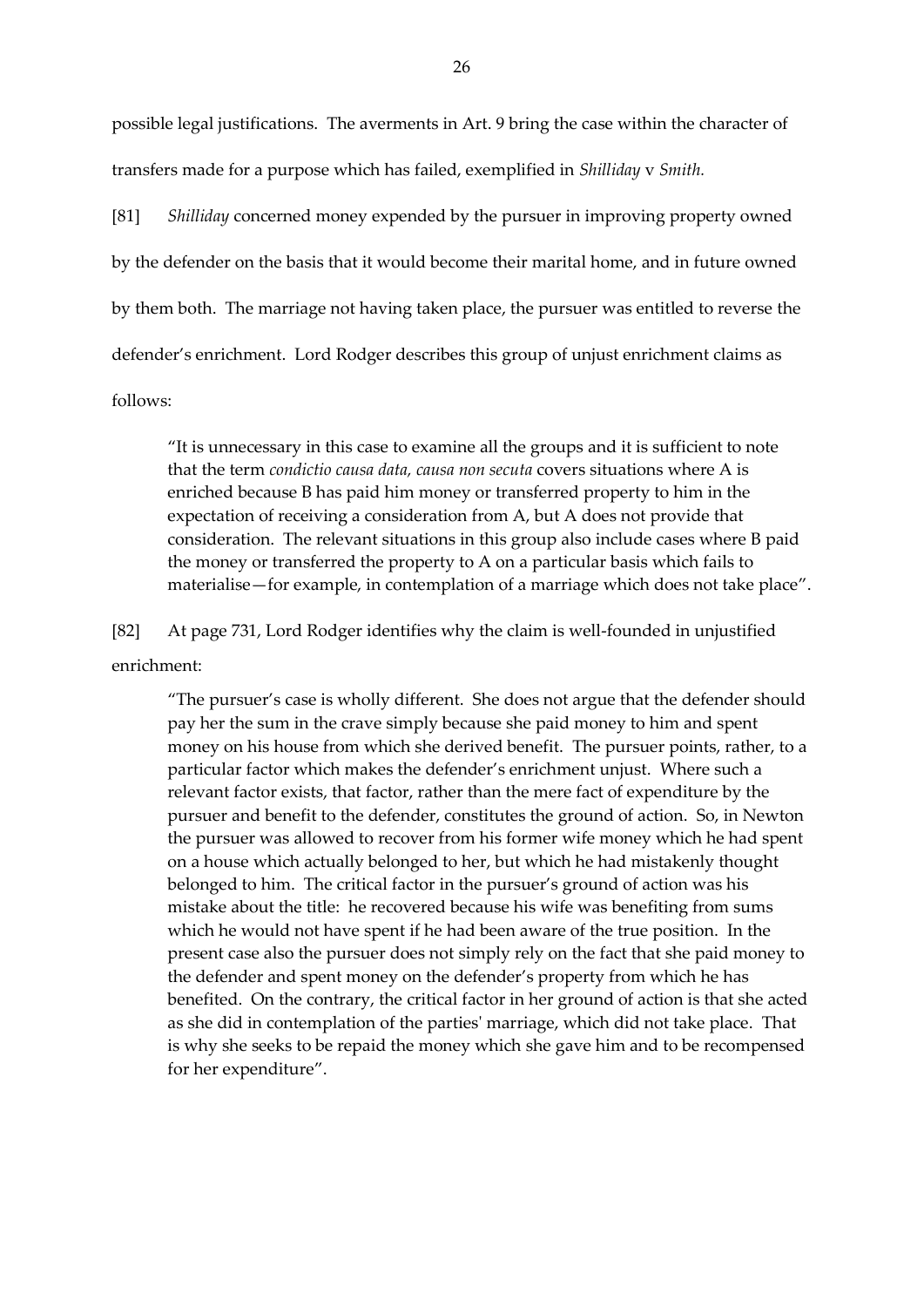[83] The pursuer has identified such a factor in this case, the shared understanding of the couple that they would live together in their home as joint owners in the future, as they had done in the past.

### *Summary*

[84] The defender's criticisms of the pursuers' pleadings are without merit. They should be rejected by the Court and a proof before answer allowed. The pursuer moves the court to repel the 1<sup>st</sup>, 2<sup>nd</sup>, 3<sup>rd</sup>, 4<sup>th</sup>, 6<sup>th</sup> and 7<sup>th</sup> pleas-in-law for the defender and to allow a proof before answer.

# **Reply for defender**

[85] It was argued for the pursuer that there was no obligation for the financial affairs between her and the deceased to be regulated in terms of the 1986, but that was contrary to what was averred: Art. 7, page 17.

[86] The pursuer's pleadings were quite limited as to the ISA investment of £45,000 and £50,000 which was to be repaid. Art. 4, page 10 could be contrasted with the averments at page 17 which were that on death the mortgage was £44,000. Therefore it appeared that the ISA was not to pay off the balance and it was not clear it applied to the mortgage.

[87] It was not disputed the parties to a civil partnership can enter into a contract but when such a contract ends, the manner in which financial arrangements are dealt with is in terms of the 1986 Act.

[88] A spouse or civil partner could not raise proceedings for breach of contract.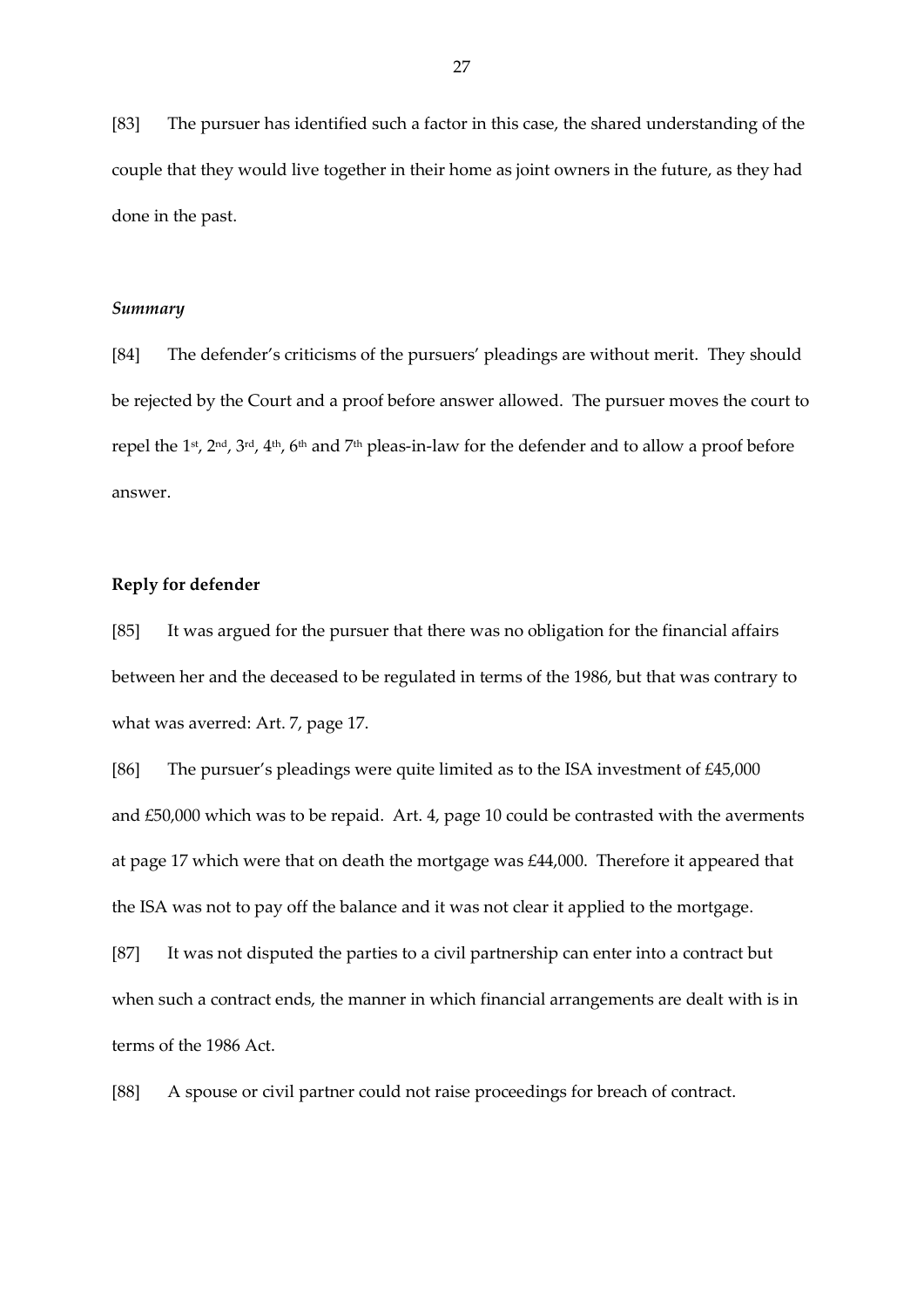[89] In this case, the relationship was over. The date of the end of the relationship is critical for determining questions of financial provision. These are calculated from the date of the end of the relationship not from the date of raising proceedings.

## **Reply for pursuer**

[90] It was not accepted that because there were averments about the termination of the relationship, the remedies were restricted.

[91] There had been no conclusion to the negotiations between the pursuer and the deceased prior to the latter's death nor had an action for dissolution been raised.

# **Grounds of decision**

## *The contract*

## *Time for performance not reached*

[92] Ms MacColl made it clear that the pursuer's case was based on anticipatory breach so I need say nothing further about Ms Ennis' argument about the time for performance (the repayment of the loan) not having been reached. It is clear that that never happened and so breach of contract cannot arise in that way.

### *Form of crave and plea in law*

[93] Ms Ennis criticised the form of the  $5<sup>th</sup>$  crave and the  $4<sup>th</sup>$  plea in law as not articulating the putative breach as an anticipatory one. While neither specifically refers to an anticipatory breach of contract, in my view that is not necessary. The crave and the plea both make it clear that a breach of contract is being relied on. The factual averments make it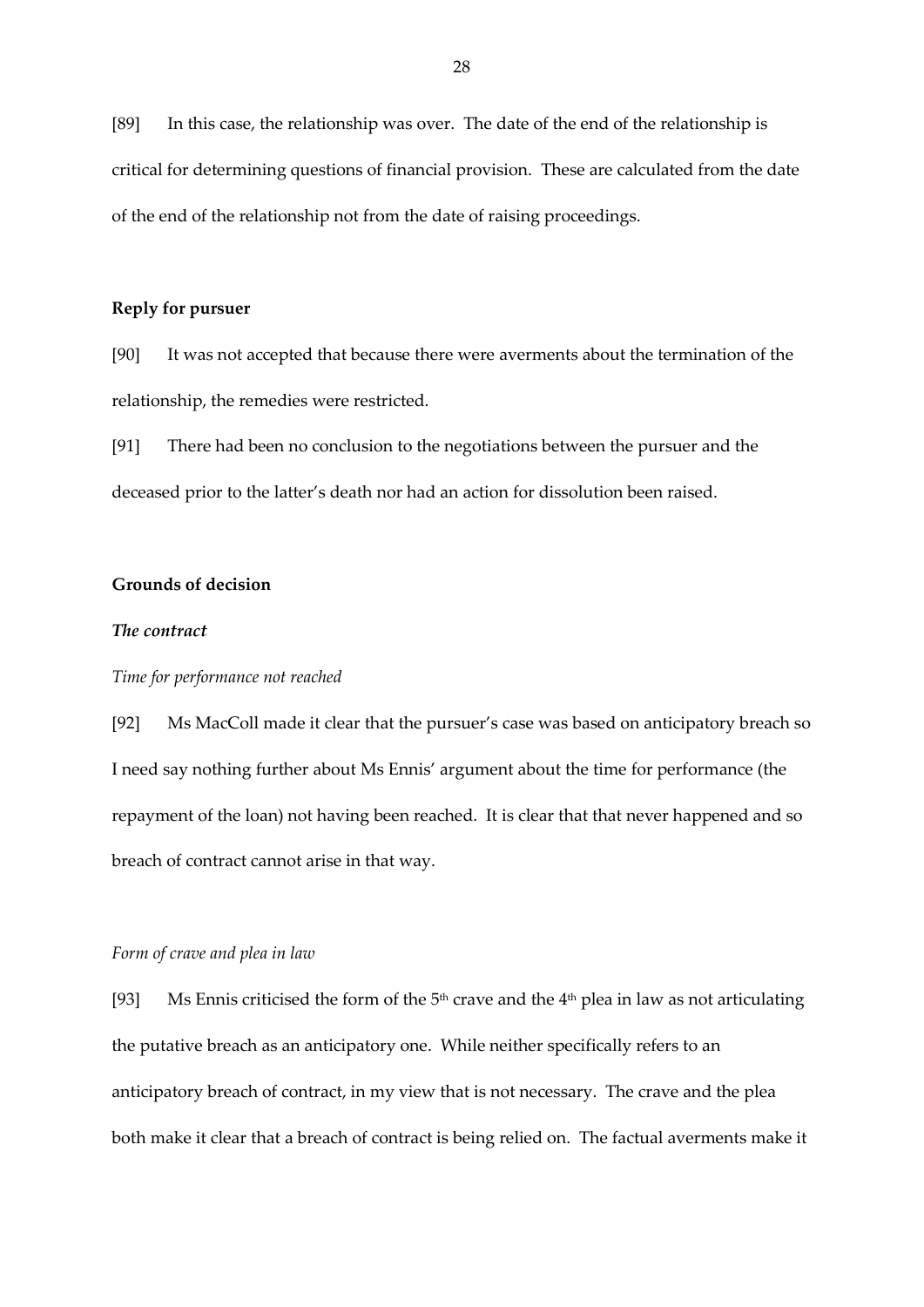clear that the case being put forward is one of anticipatory breach. As such, no more particular formulation of the crave or plea-in-law is required.

### *Establishing the anticipatory breach*

[94] Ms Ennis submitted that the conduct said by the pursuer to amount to anticipatory breach did not satisfy the requirement for clarity of intimation. Ms MacColl submitted that the averment in Art. 7, page 16 line 5 – page 17, line 5 were apt to entitle her to an enquiry on that issue.

[95] In *Edinburgh Grain Limited,* Lord Hamilton said that the obligant informing the obligee that he will not perform his contractual duty and intimation of refusal or inability to perform may constitute anticipatory breach; and that what was required for repudiation was:

"… conduct demonstrative of an intention not to perform fundamental contractual obligations as and when they fall due. That intention may have its origin in a choice by the obligant not to fulfil his contract or in an inability on his part to do so".

[96] Whether words or actions satisfy that test is essentially a question of fact to be judged objectively. In my opinion, on the averments, the pursuer is entitled to enquiry on this issue. [97] Ms Ennis also submitted that even if the deceased's statement amounted to a clear and unilateral intention not to implement her part of the contract amounting to a material breach, then she did so consequent upon the ending of the civil partnership of the parties. I do not see that that is relevant to whether there was an anticipatory breach of contract or not. (It may be relevant to the question of remedy, discussed further below).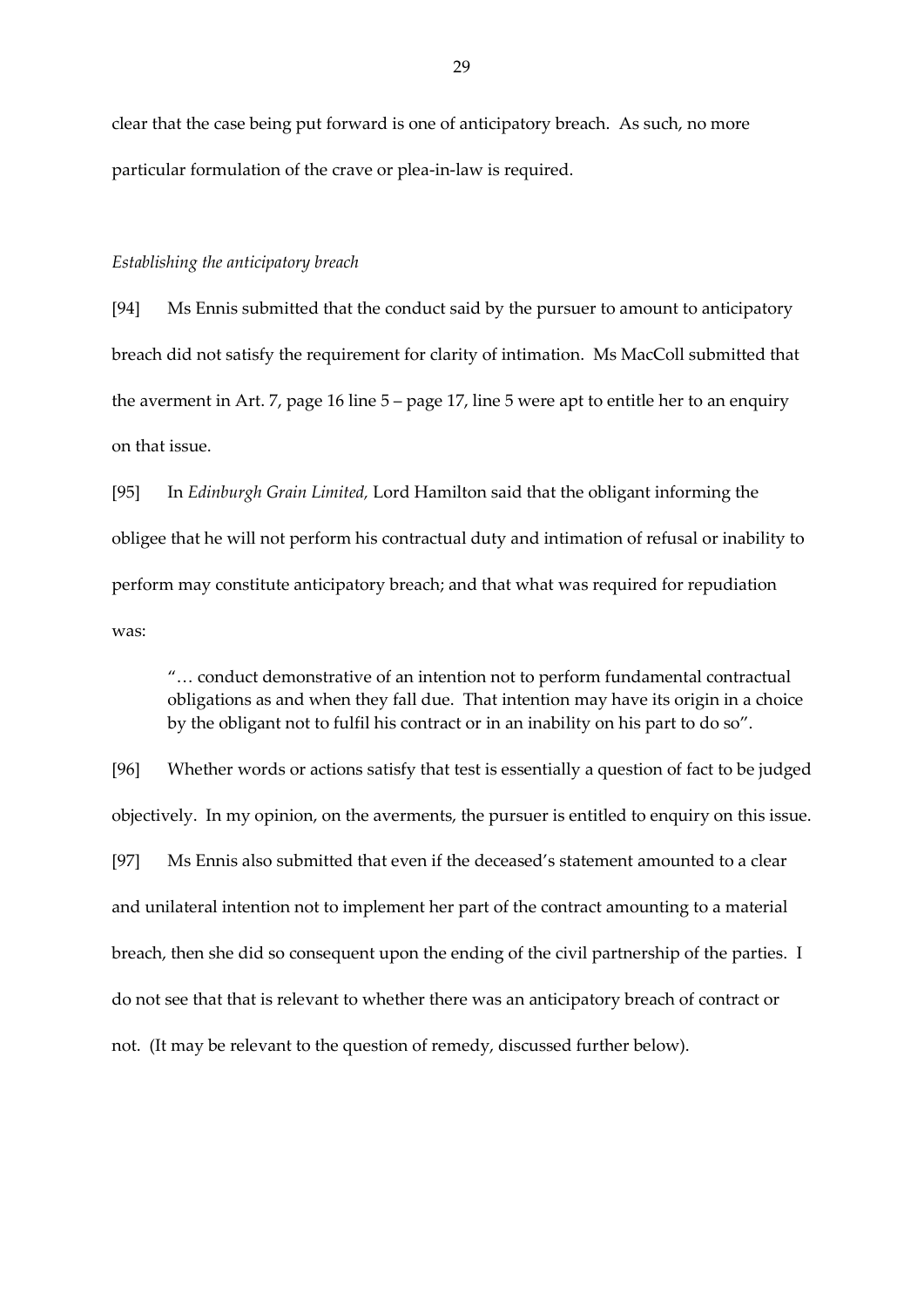### *Averment about sale of property*

[98] Ms Ennis challenged the averment at Art. 7, p. 17, lines 22-23 which said that **"…** selling the property … would have triggered title being returned to joint names as the loan would have been repaid ...". It was not correct to say that as a sale would have meant that title to the property would have transferred to the new owner. In my opinion, there is force in this point and that averment will not be admitted to probation.

### *Frustration of contract*

[99] Ms Ennis submitted that what had occurred was not anticipatory breach of contract but rather frustration thereof by the ending of the couple's civil partnership; and that the pursuer did not have a remedy under contract law.

[100] I do not agree with that submission for two reasons. First, as Ms MacColl submitted neither party has any averments about frustration of the contract. This is a debate and primarily concerned with the content of the pursuer's pleadings. There is no reference to frustration therein. No point about the non-implementation of the putative contract due to frustration rather than breach of contract is mentioned in the defender's pleadings nor is there any plea-in-law directed to that issue. Likewise, it is not a matter which is foreshadowed in the defender's r. 22 note (number 20 of process) lodged on 14 December 2020. In these circumstances it is not open to the defender to adopt such a line of attack, without having given notice of doing so.

[101] Second, if there is a live issue to be decided as to whether the contract ended because of frustration thereof, it is one which will require a close examination of the precise sequence of events and is hence one which can only be answered after the evidence is heard and the

30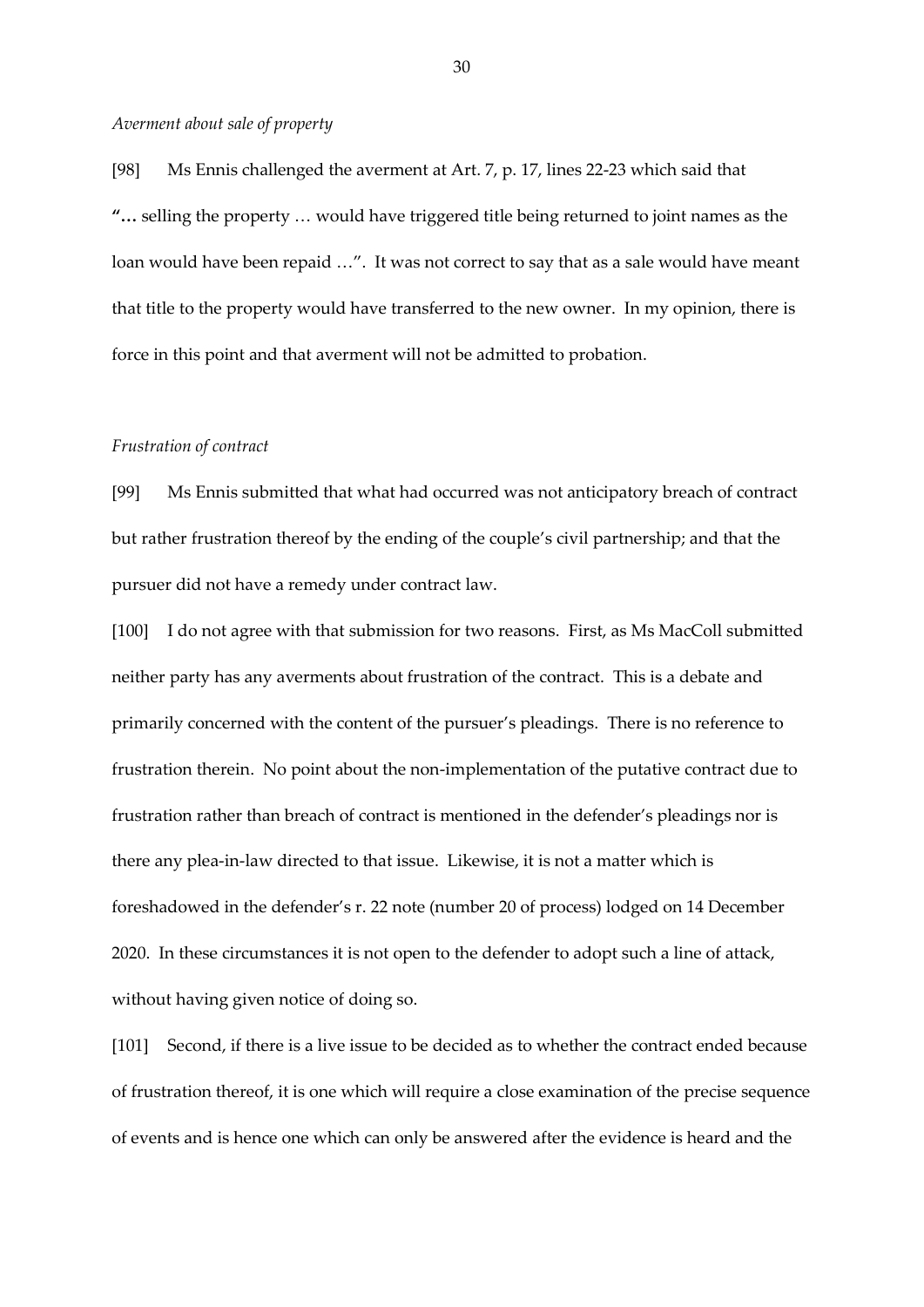facts determined. (I also observe that if frustration were established, that would open the way to an equitable remedy so would not necessarily defeat a claim by the pursuer.)

## *Mechanism for resolution of couple's finances*

[102] Ms Ennis submitted that resolution of the financial relationship between the parties required to be undertaken within the scope of financial provision on dissolution of the civil partnership in terms of the 1985 Act; the agreement relied on by the pursuer was not a commercial contract made at arms' length; and that instead, the situation fell to be characterised as giving rise to a question of status and to be dealt with as such.

[103] The first and third of these points are dealt with more fully below. I do not see that the context of the contract has any bearing on the position. Parties have either entered into contractual (legal) relations or they have not. This is not affected by their personal status relative to one another. Spouses and civil partners are free to contract with one another. Contracts between spouses or civil partners can range from matters closely entwined with their status relative to each other (e.g. pre- or post-nuptial agreements); to matters which are collateral to their relationship (e.g. an MP who employs a spouse in an administrative or secretarial capacity). The question as to what methods can (or must) be used to resolve the finances of parties whose marriage or civil partnership is in the process of coming to an end do not depend on the type of contract they have entered into, but rather the scope and effect of the 1985 Act. This is dealt with below.

## *Competency*

[104] Ms Ennis' proposed that after confirmation the executor takes the place of the deceased; that rights under a contract to which a deceased was a party can transmit to the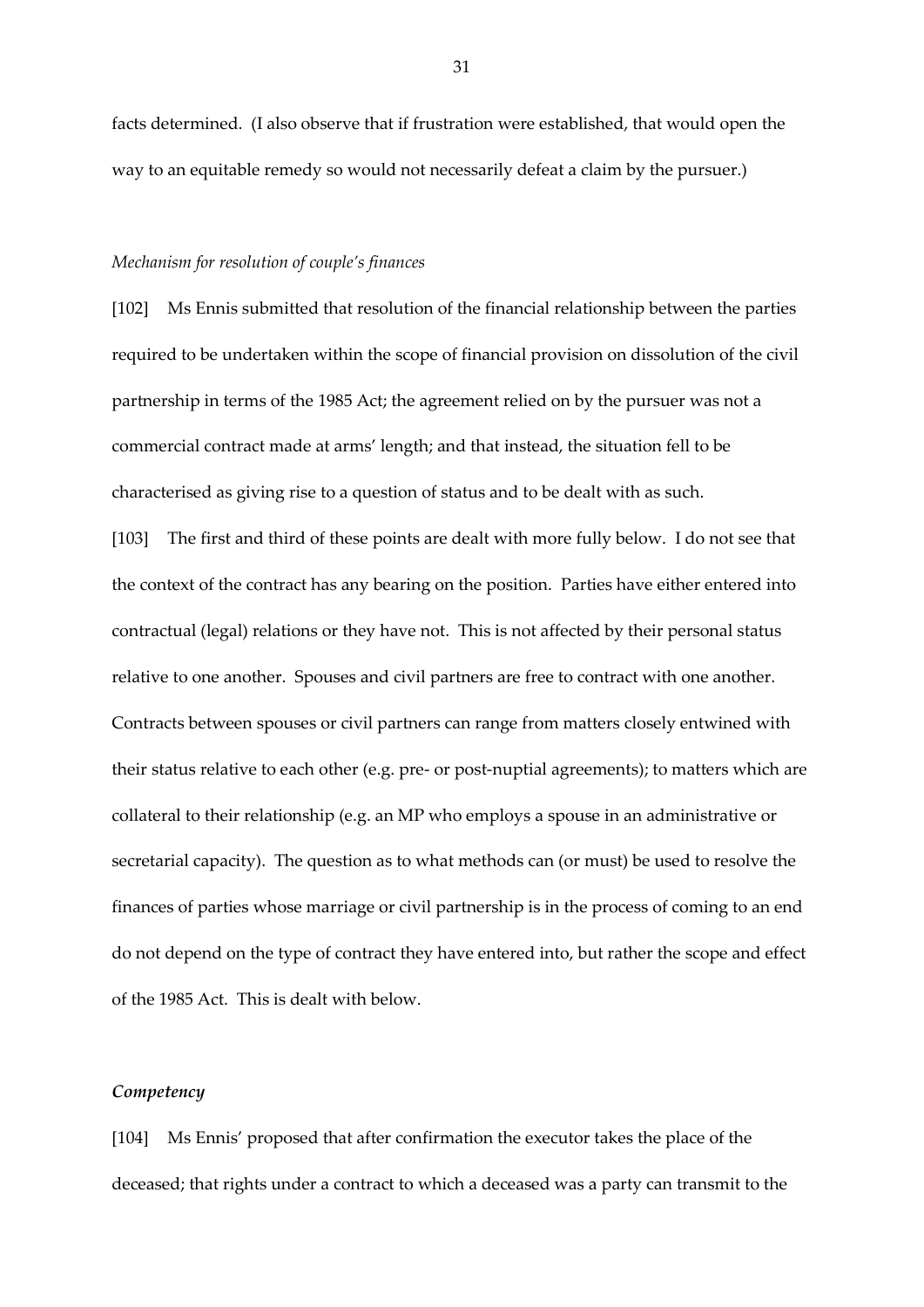executor; and that the pursuer cannot have a better claim against the executor than she would have had against the deceased. These are not controversial points.

[105] But Ms Ennis went on to say that the pursuer seeks a declarator of a right under a contract which she did not have against the deceased, pointing to the averment at Art. 7, p. 17, lines 24-26 that payments due under the putative agreement had been considered as part of the financial provision on termination of the couple's partnership. She submitted that financial provision on dissolution of civil partnership was regulated wholly within the scope of the 1985 Act which provided a mechanism for dealing with the different contributions to the partnership.

[106] Ms MacColl's approach was that the pursuer sought remedies that she would have been entitled to pursue against the deceased as her civil partner. Contracts between civil partners were enforceable as were claims for unjustified enrichment. The existence of an intention to create legal relations was a matter for proof. No action for dissolution of civil partnership had been raised and it was still in existence on the date of the deceased's death. The remedies that may be available in an action for dissolution of civil partnership had no bearing on the position. The financial issues between the parties could have been resolved in a number of ways. No negotiated settlement was completed. No dissolution of the civil partnership could now be achieved.

[107] It is clear – and it was not argued otherwise – that spouses and civil partners can and do enter into contracts with one another. It is not uncommon for spouses or civil partners to be business partners. I have already given the example of MPs employing a spouse or civil partner under a contract of employment. Agreements on financial provision are specifically recognised under section 16 of the 1985 Act.

32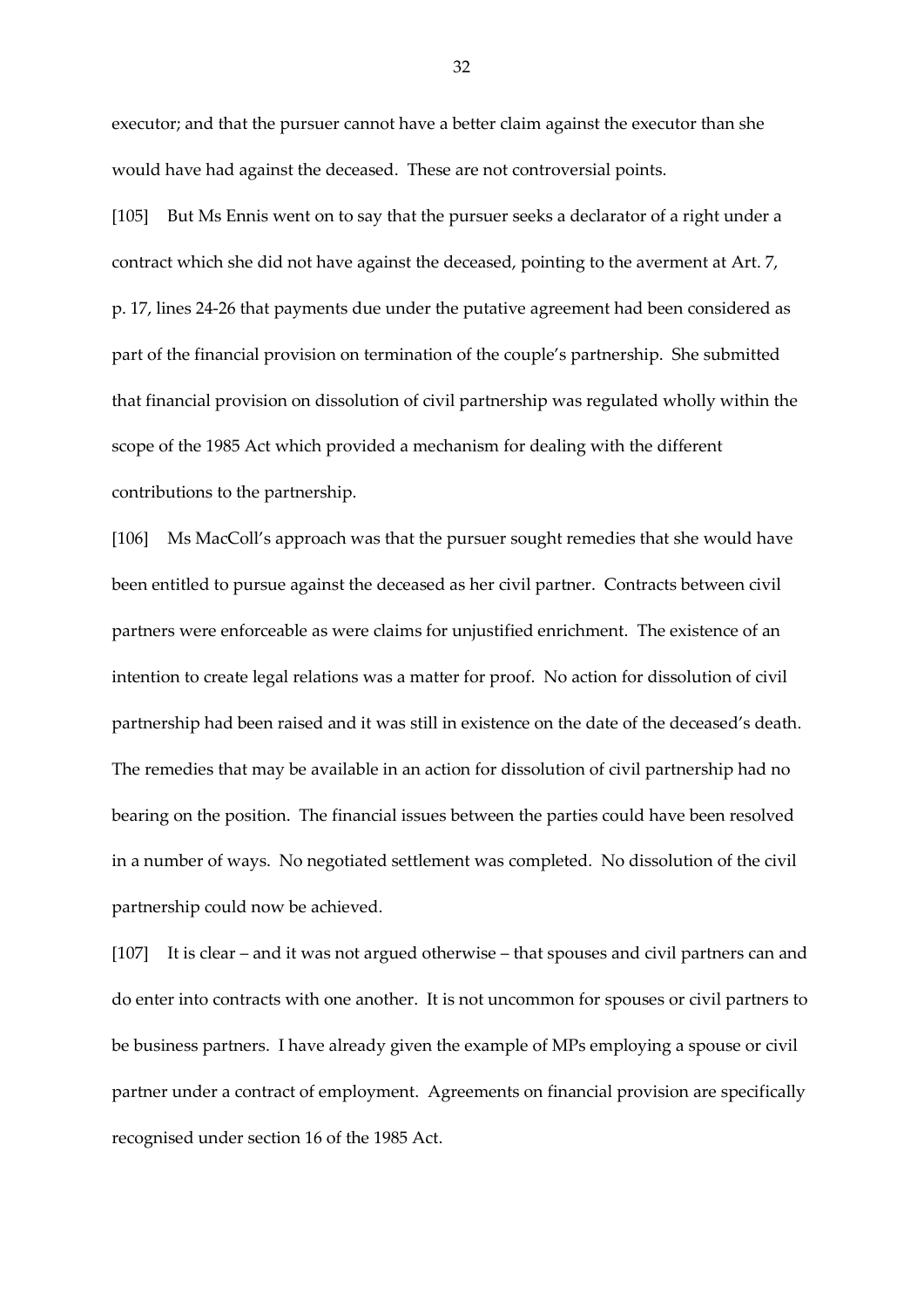[108] The extent to which a contract between spouses or civil partners is connected with their relationship will vary from case to case.

[109] There are special rules relating to agreements on financial provision – but these are concerned with what spouses or civil partners have agreed is to happen in the event of divorce or dissolution of the partnership. The putative agreement in this case was not an agreement on financial provision.

[110] Turning to the issue of remedies arising from breach of the putative contract or by reason of unjustified enrichment, I was directed to no part of the 1985 Act which suggested that such remedies were ousted so as to have no application and that all financially related disputes arising out of a contract between two civil partners (or spouses) could only be resolved in terms of the mechanism set out in the 1985 Act.

[111] Unless legislation expressly changes it, the pre-existing common law is assumed to continue. There is no express wording in the 1995 Act qualifying or limiting remedies for breach of contract or unjustified enrichment.

[112] The original introductory text to the 1985 Act provides that it is:

"An act to make fresh provision in the law of Scotland regarding aliment; regarding financial and other consequences of decrees of divorce and of declaratory of nullity of marriage; regarding property rights and legal capacity of married persons; and for connected purposes".

[113] The Act has now been amended to take account of its application to civil partnerships, but it is significant that it is said to deal with the financial and other consequences of decrees of divorce and declaratory of nullity of marriage, which indicates it is concerned with how these matters are regulated by the court when decree is granted.

[114] Section 8(1) provides that: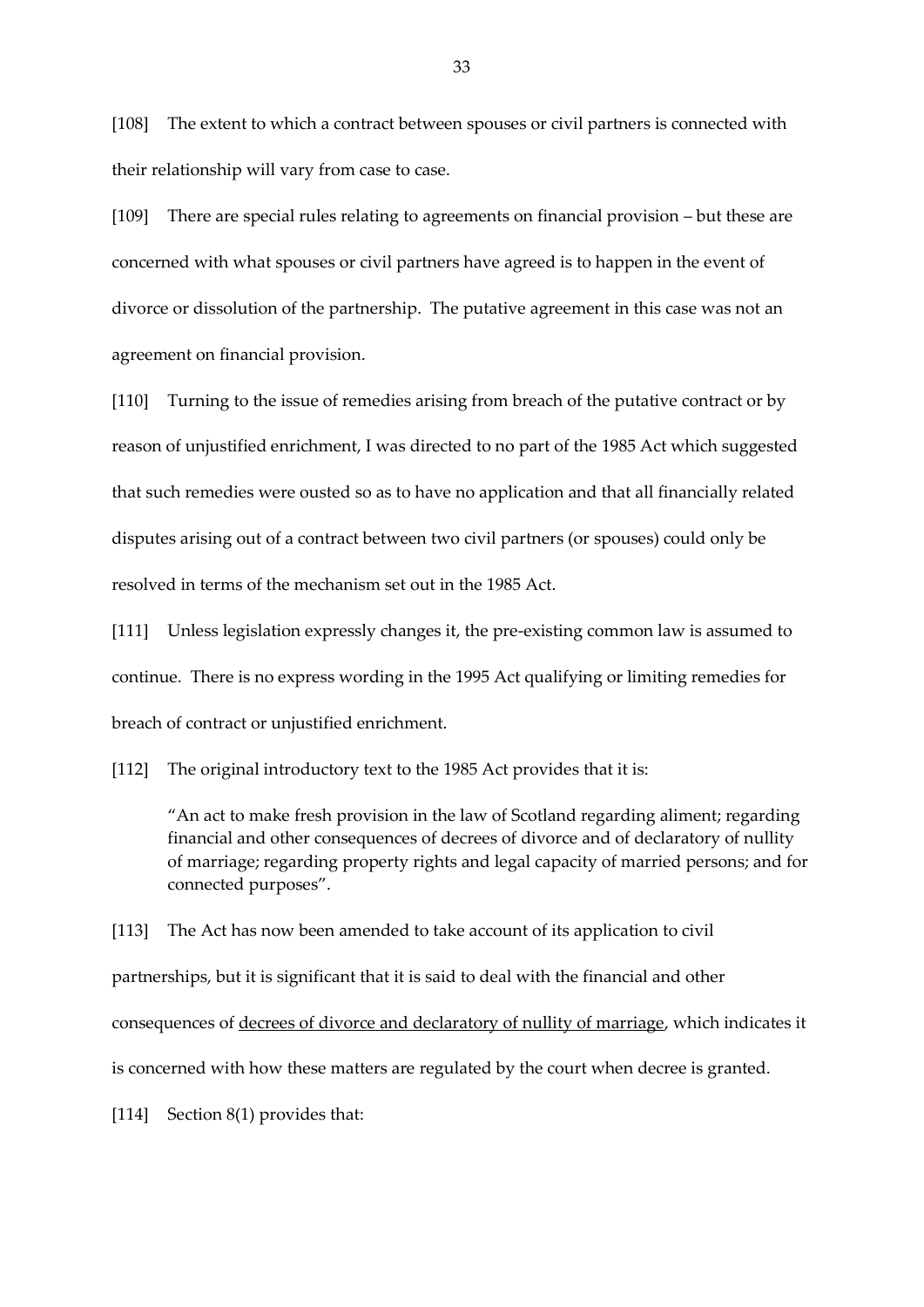"in an action for divorce, either party to the marriage and in an action for dissolution of a civil partnership, either partner may apply to the court for one or more of the following orders". (Emphasis added).

[115] There is nothing in that or any other section that says that all financial questions arising between the parties must (i.e. can only) be dealt with within the framework of the legislation.

[116] Ms Ennis relied on averments to the effect that payments due under the putative agreement had been considered as part of the financial provision on termination of the couple's partnership. But it must be borne in mind that while the couple's relationship had ended by the time of these negotiations, their civil partnership had not. It ended on the deceased's death, but for that reason, no claims could be made by the pursuer under the mechanism provided in the 1985 Act. So at the time of the negotiations, the claims were prospective ones which had still to be agreed and finalised, but in the event never were. [117] Ms Ennis also submitted that financial provision on dissolution of civil partnership was regulated wholly within the scope of the 1985 Act which provided a mechanism for dealing with the different contributions to the partnership. That may be correct – but as noted, that was not the situation here because there was no dissolution.

[118] No doubt where there is a breakdown of a civil partnership (or a marriage), as a matter of efficiency and practicality, the parties thereto will often utilise the mechanisms set out in the 1985 Act to resolve all financial questions that arise between them as a result of the breakdown of the relationship. This will often including those arising out of collateral matters, e.g. a separate employment contract or business agreement, where those too have or are to come to an end. But they are not bound to do so, absent express legal provision to that effect: the 1985 Act, section 8(1) provides that in an action for dissolution of a civil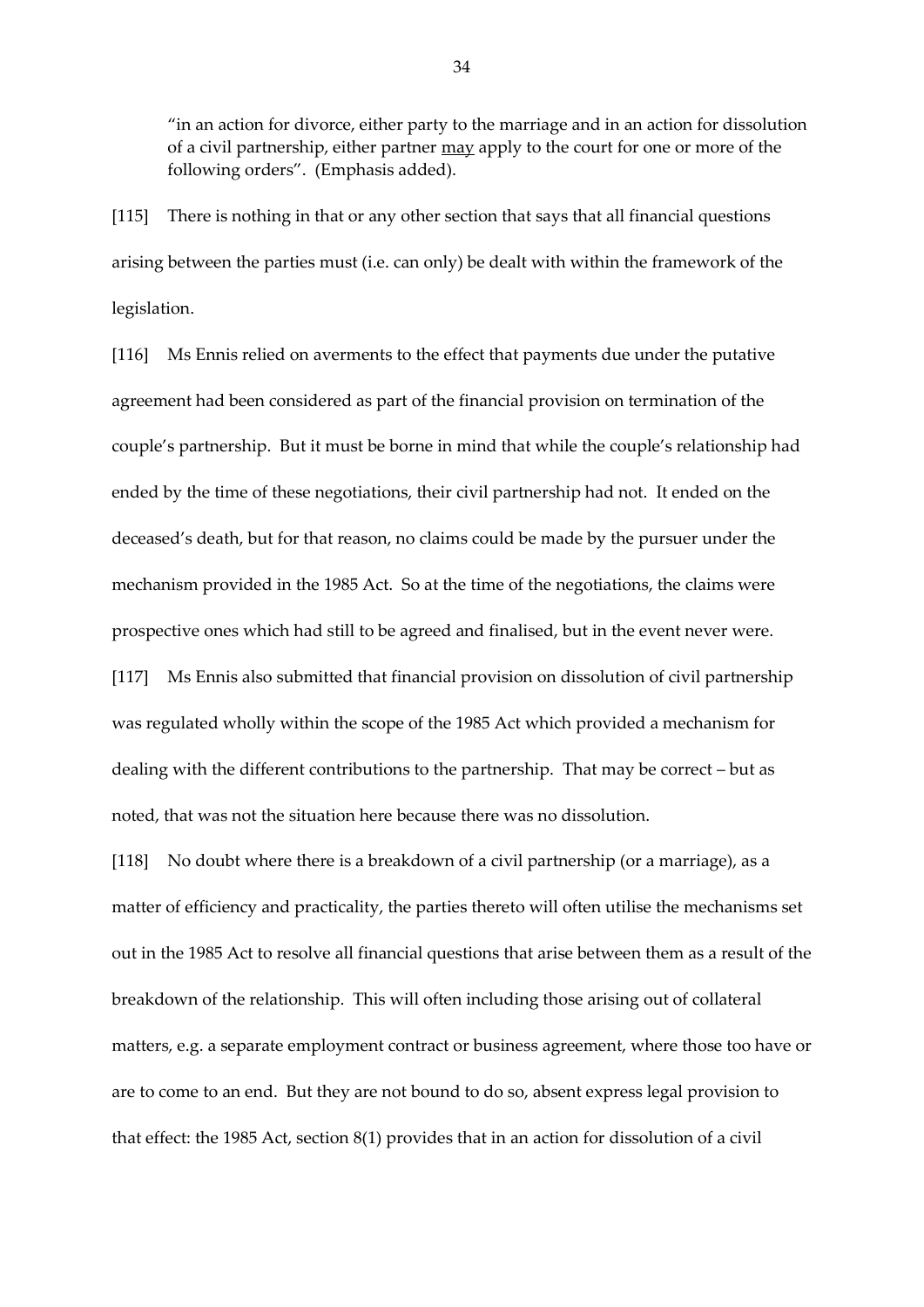partnership, either partner *may* apply to the court for one or more of the orders specified therein.

[119] Neither does it matter that parties had embarked on resolving matters by reference to the provisions of the 1985 Act; nor even that such resolution would probably have been reached in terms of sections 8 and 9 thereof had the deceased not died. The availability of orders for financial provision as defined therein can only arise in the context of actions for divorce or dissolution of a civil partnership; and only take effect when they are made on the granting of divorce or dissolution. In this case, such a point was never reached and the pre-existing common law remedies remained available to the pursuer.

[120] Therefore, the pursuer's arguments on the question of competency are preferred. She is seeking to bring a claim for damages for breach of contract *et separatim* of recompense for unjustified enrichment. Both these claims would have been competent against the deceased when she was still alive. As such, they are competent claims against the deceased's estate; and may be brought against the executor who stands in the deceased's place.

### *Unjust enrichment*

# *Indirect enrichment*

[121] Ms Ennis submitted that enrichment of the deceased had conferred an incidental gain on the beneficiaries. Under reference to Gloag & Henderson, paras. 24.04 and 24.05, she argued that the remedy of unjust enrichment could not be relevantly pled against the executors in the estate of the deceased who hold that estate for the benefit of the beneficiaries who are a third party who may have been incidentally enriched but who cannot be liable to the pursuer.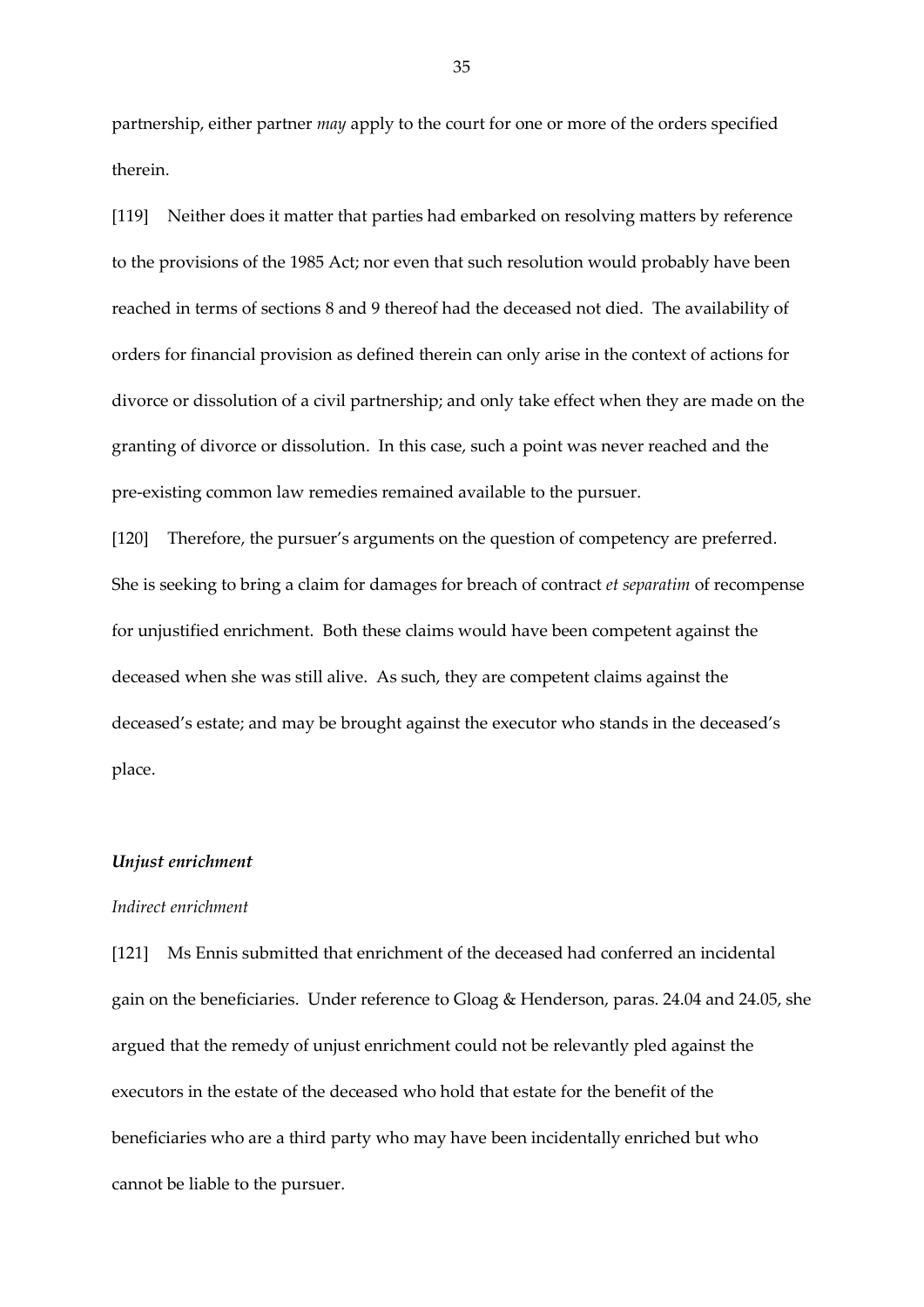[122] In my opinion, this approach proceeds on a false premise. As Ms MacColl pointed out, the pursuer offers to prove the enrichment, namely various transfers of funds to the deceased over a period of years; and that that enrichment became unjustified, when the purpose (paying off the loan, thereby triggering the transfer of Cleuch Avenue into joint names) failed when the couple separated before the house was transferred into joint names. Thus, it is said, the deceased was not entitled to retain the benefit of the payments that the pursuer had made and the pursuer was entitled to redress for it. $^{\scriptscriptstyle 10}$ 

[123] *Ex hypothesi*, that right of action arose when the deceased was still alive – and at that stage it was the deceased who had been unjustifiably and directly enriched, not any third party. That right of action survives the death of the deceased and may be brought against the executor who is sued in a representative capacity; and it is the estate which must meet the claim, if successful: *Currie*, 1.20-1.24. The fact of the deceased's death and that the benefit of the enrichment subsequently transfers to the beneficiaries does not alter the position.

[124] Ms Ennis placed reliance on Gloag & Henderson*,* para. 24.04, but that deals with cases where expense has been incurred for a particular purpose which has been attained, which is the opposite of the pursuer's case here, which is that the purpose (repayment of mortgage and transfer of title into joint names) had not been attained.

[125] I also agree with Ms MacColl's submission that the pursuer's case is of a similar type to that found in *Shilliday* v *Smith*, where recovery of monies expended in contemplation of marriage were held to be recoverable, notwithstanding that the expense was incurred partly for the pursuer's own benefit.

1

<sup>10</sup> Gloag & Henderson, para. 24.01*.*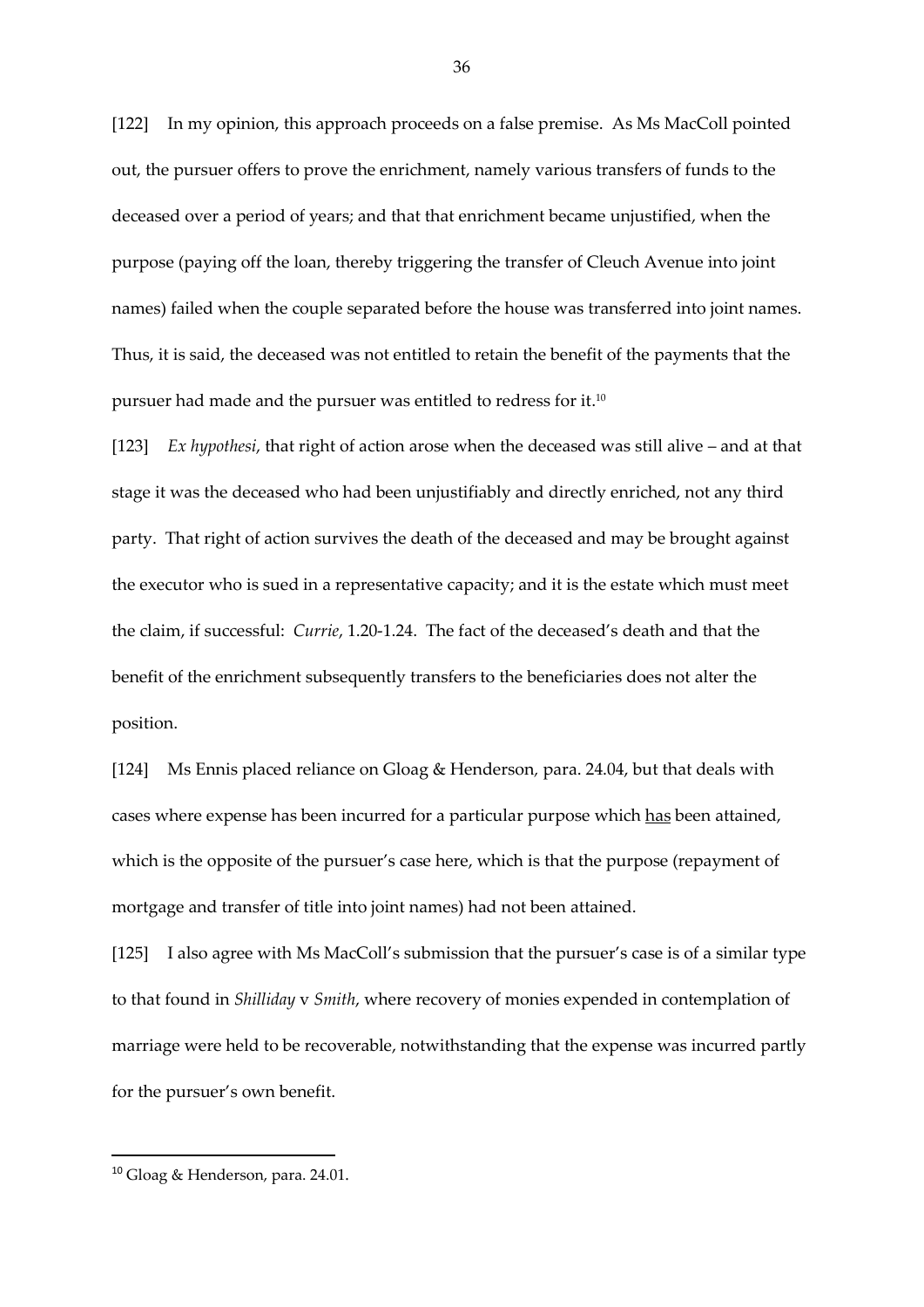[126] Ms Ennis also placed reliance on Gloag & Henderson*,* para 24.05. Again, that appears to me not to be relevant because, using the example there utilised, the pursuer in the present case (person C) has not sought to bring a claim against the beneficiaries in the estate (person A), because of a default in the obligation owed by the deceased (person B) to her. Her claim is against the deceased, brought against the executor who stands in her place, which, if established, is payable out of the estate like any other debt.

### *Alternative remedies*

[127] Ms Ennis submitted that the pursuer's failure to exercise her right to alternative remedies were a bar to her proceeding with a claim for unjustified remedy.

### Cognitionis causa tantum

[128] She submitted that the pursuer's claimed debt against the estate of the deceased fell to be constituted against the estate of the deceased utilising this remedy. Failure to do so barred an action based on unjust enrichment.

[129] Unfortunately, I was provided with only very limited submissions on this point, which appear to have been based on a narrow reading of the relevant chapter of *Currie*, reliance being placed on paras. 6.97 & 6.98 and no account being taken of other parts of the text or any of the reported cases. While on a superficial reading of those paragraphs, it may appear that there was a potential alternative remedy available, the following is apparent. [130] First, confirmation as executor-creditor is different from confirmation in any other capacity, being in fact a special type of diligence: *Currie*, para. 6-71.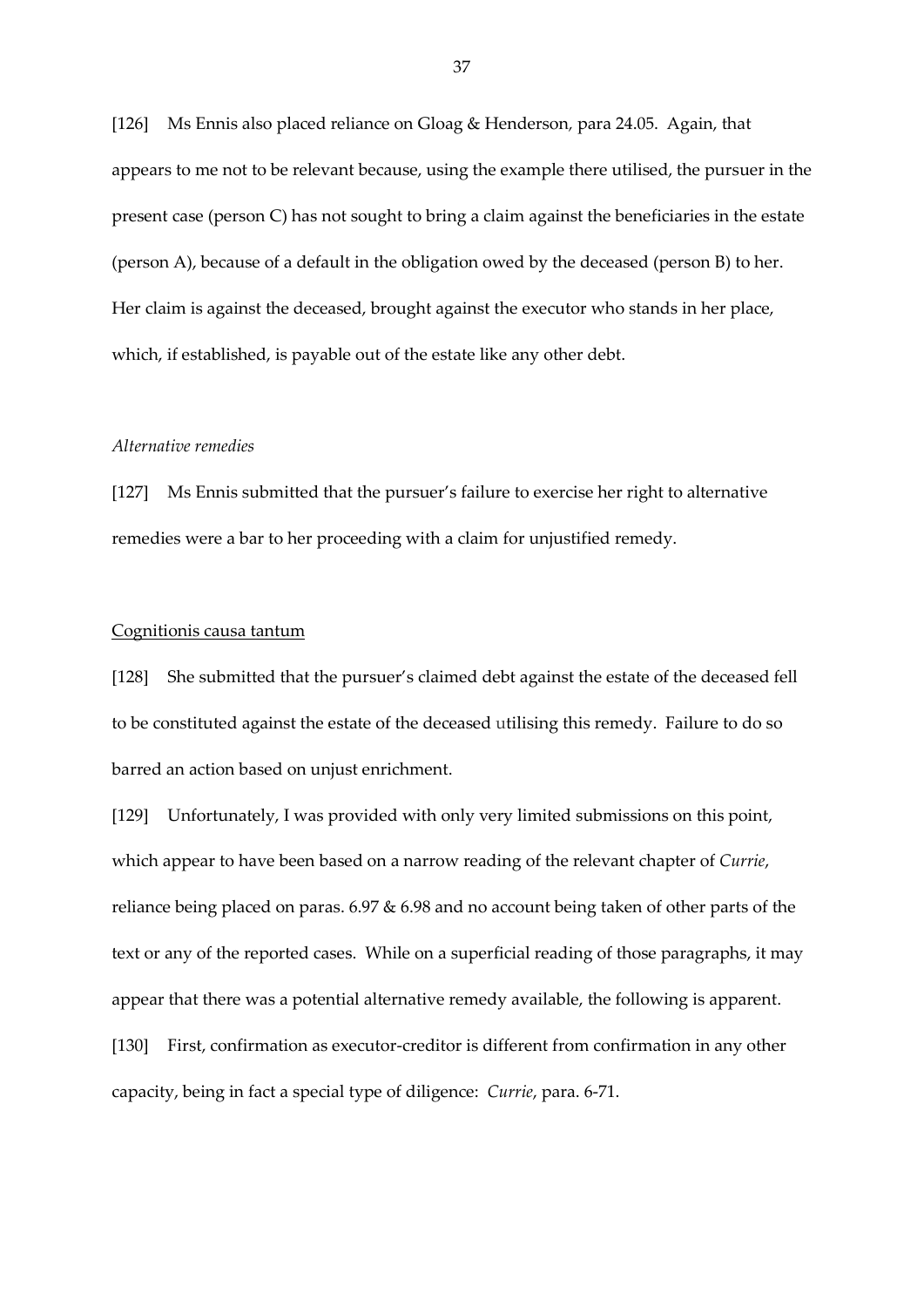[131] Second, where a person dies leaving a debt, the creditor will normally recover the debt from the deceased's executor, and appointment is one of two options available to a creditor if that has not happened: *Currie*, para. 6-80.

[132] Third, a creditor cannot execute diligence by being confirmed executor-creditor where an executor of any kind has already confirmed to the same asset or assets at the same value: *Currie*, para. 6-83.

[133] In the present case, the defender was appointed as executor presumably to the deceased's whole known assets; and the pursuer's claim has been brought against her in that capacity.

[134] Although an unconfirmed executor need not be cited by a creditor and the existence of such an executor is no bar to this diligence, it appears that the existence of a confirmed executor (as in this case) is a bar to this type of diligence. If that is correct, it cannot constitute an alternative remedy.

#### Rights under 1964 Act and to pensions & life insurance

[135] Ms Ennis submitted that the pursuer had a right as a surviving civil partner where the deceased had died testate which was indefeasible and absolute; and had also received sums from pensions and life insurance elections made by the deceased. It was, it was said, a dangerous precedent to allow claims against the executors for unjust enrichment (analogous to claims under section 9(1)(b) of the 1985 Act which had ended on the untimely death of the deceased) in addition to surviving spouses or civil partner's legal rights claims. The existence of an absolute right to legal rights conflicted with the absence of alternative remedies required to pursue a claim for unjust enrichment.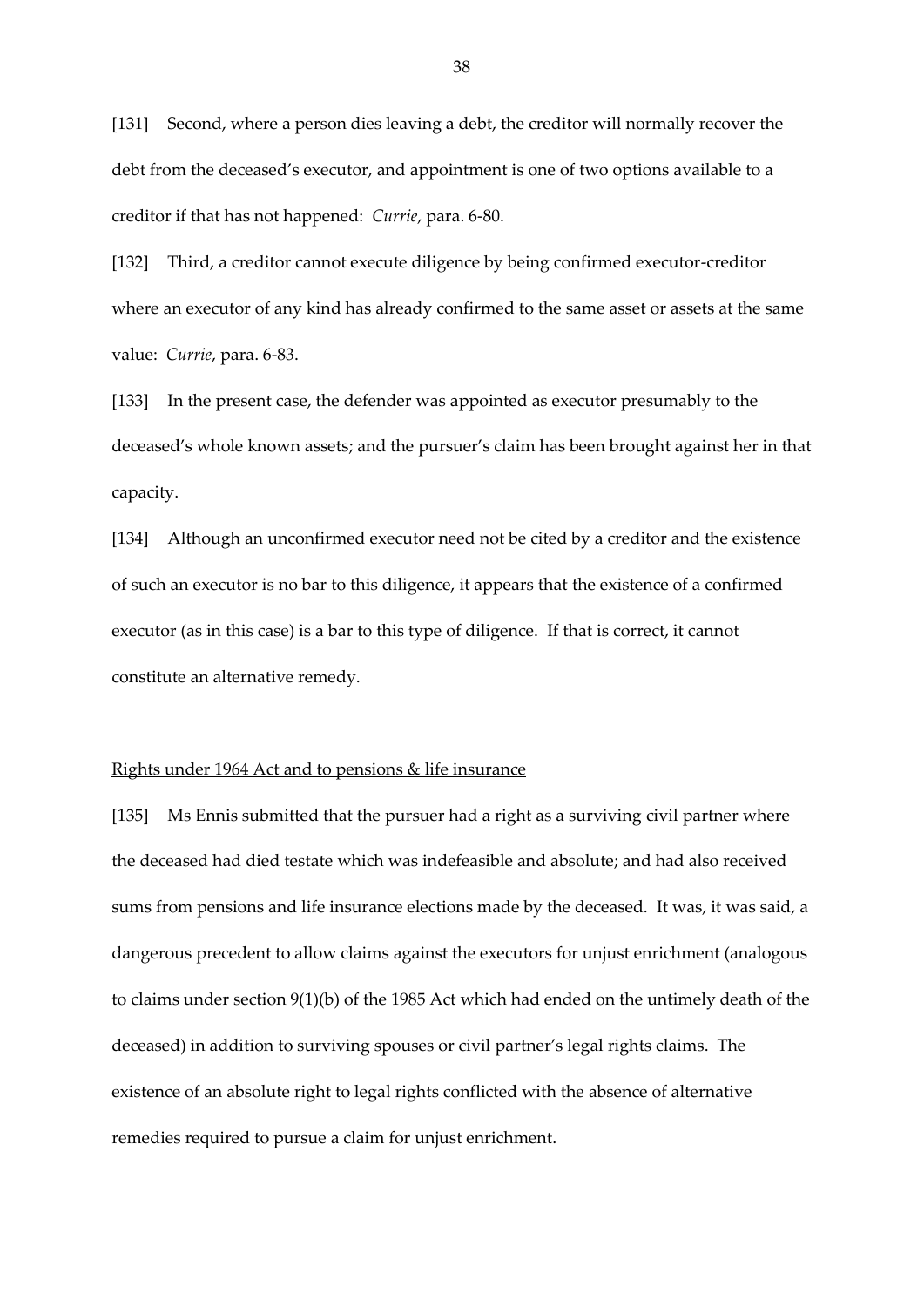[136] Ms MacColl submitted that in the present case, no other relevant remedy was open to the pursuer. There could not be a remedy under sections 8 and 9 of the 1985 Act. The rights available to the pursuer under the 1964 Act were limited to legal rights payable out of the moveable estate, which even if paid would fall short of the amount required to redress the unjustified enrichment.

[137] In my opinion, the existence of rights under the 1964 Act do not amount to an alternative remedy available to the pursuer. These rights derive from a quite distinct legal framework arising from a different situation. They are solely attributable to the death of the deceased as the pursuer's civil partner. They are not connected to or overlapping with the arrangements which the couple (it is said) entered into in relation to Cleuch Avenue.

[138] I also observe that the unfortunate sequence of events (separation followed by a sudden and unexpected death) occurring against the backdrop of informal (in the manner in which they were said to have been recorded) financial arrangements between the pursuer and the deceased is relatively unusual and not likely to give rise to a flood of claims based on unjustified enrichment.

[139] Without expressing any concluded view on the matter, it may be that sums paid or payable under the foregoing heads are relevant to quantification of the pursuer's claim for redress of unjustified enrichment, but they are not a bar to pursuit of such a claim.

### *Quantum*

[140] Ms Ennis submitted that the terms of the contract relied on by the pursuer were limited and did not cover the cost of improvements to Cleuch Avenue.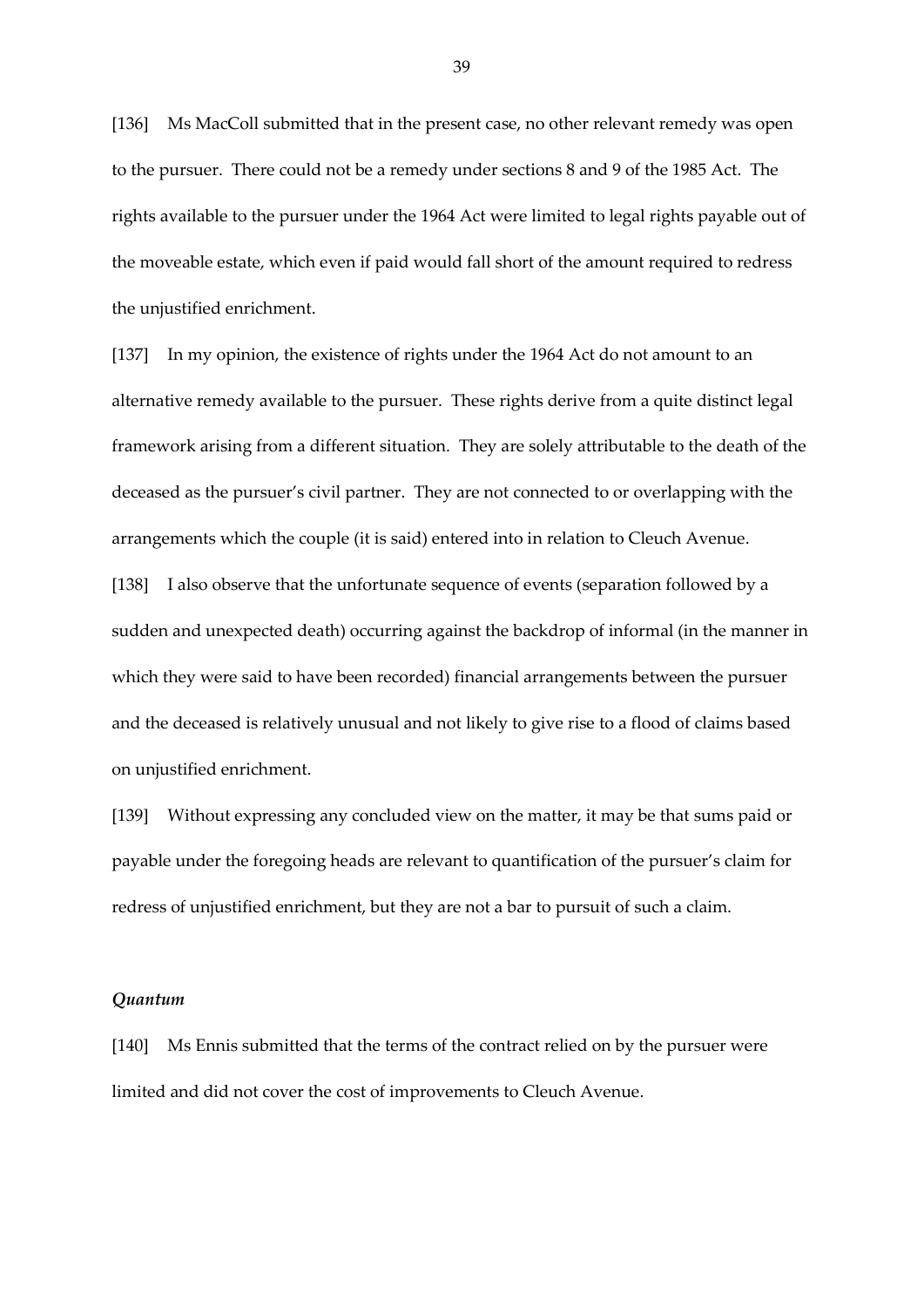[141] The pursuer quantified her claim for damages under the contract in terms of the sums said to have been paid by her towards the mortgage over the property from 2015 onwards. She had included in the sum claimed of £119,715.47 a sum of £49,745.27.

[142] There were two objections to that sum being included as part of the contractual claim. First, the £45,000 paid by the pursuer on 16 August 2016 was not paid towards the mortgage but instead put into an ISA. So that sum could not form part of her contractual claim. Second, the sum claimed under that element was stated not as the £45,000 paid into the ISA in August 2016 but the date of death value in June 2018, which included interest gained on the investment. There was no averment about a term as to interest in the contract said to have been entered into by the parties. In the event of success in this claim, the pursuer would be entitled to interest on any sum awarded. She could not be awarded interest on interest.

[143] The sum claimed by the pursuer in respect of payments made by her (which, properly stated, was £119,715.47 less interest on the ISA of £4,745.27 = £114,970.20) did not take account of the £50,000 that she received in 2006 and was to be repaid. Thus, the pursuer's claim for damages for the anticipatory breach of contract could not exceed the sum of £64,970.20. Therefore the averments about the breach of contract and damages flowing therefrom were lacking in specification.

[144] In response, Ms MacColl said that assessment of damages was a jury question. It was not necessary to aver a figure based on all measures of damage checked against each other. A readily ascertainable figure was sufficient. In cases of wrongful repudiation of contract, a pursuer may choose to claim wasted costs. The defender may attempt to prove that such a basis for assessing damages would over-compensate the pursuer.

40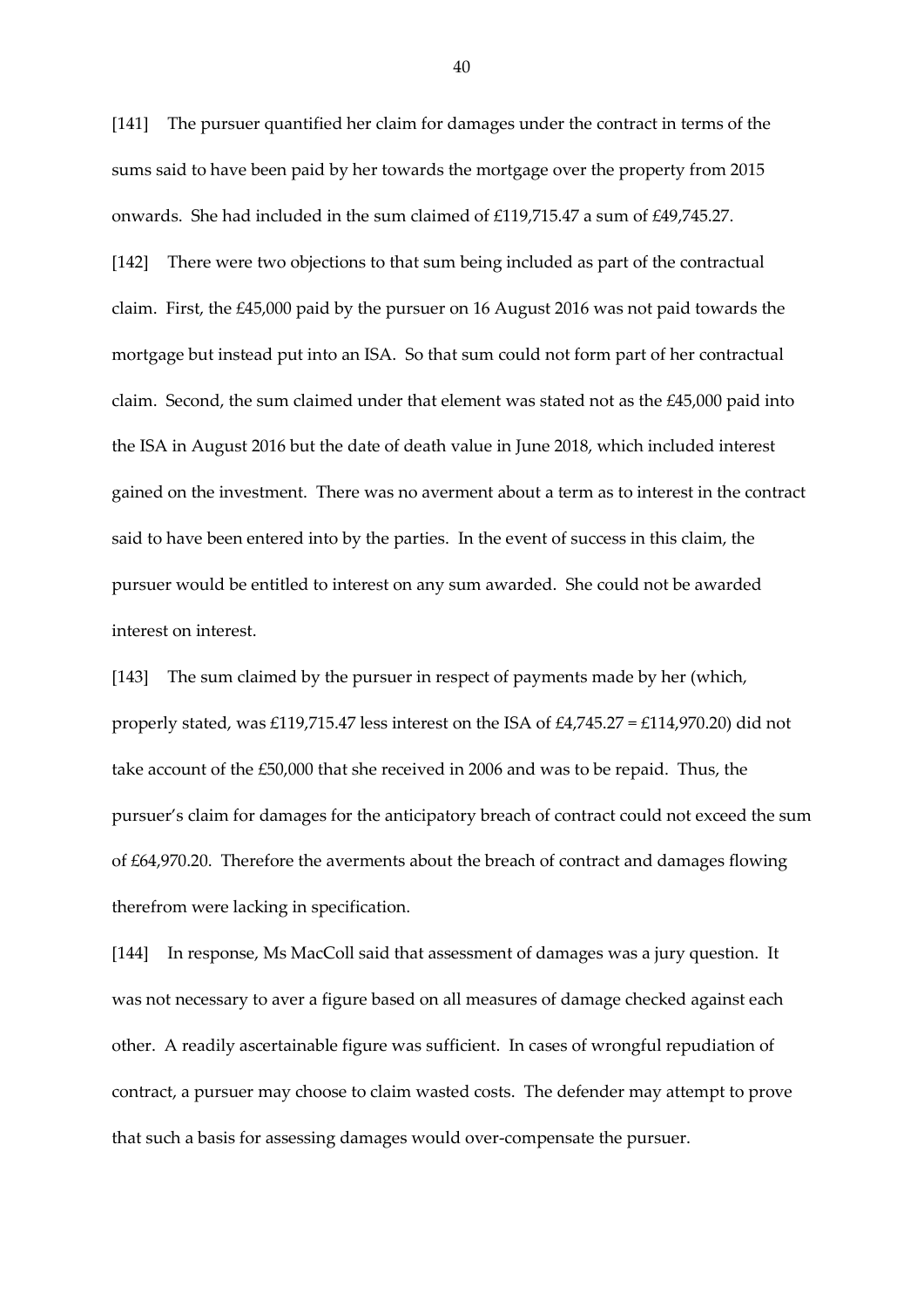[145] In the present case, the pursuer tendered funds to the deceased and which were expended on Cleuch Avenue. The pursuer had performed her part of the contract by making payments to the deceased. The contract was an ongoing one until the deceased repudiated it by her intimation of a refusal to make future performance, which repudiation was accepted.

[146] The pursuer had chosen a readily ascertainable measure of her loss, based on sums expended on reliance of the contract being carried through. What might have happened had the repudiation not occurred was more uncertain, such as when the mortgage would have been repaid and what the value of Cleuch Avenue would have been at any given date. The pursuer's averments about her losses were relevant.

[147] In my view, the submissions for the pursuer are to be preferred. There is often more than one way to calculate a claim for damages arising from a breach of contract. A claim based on costs incurred is not necessarily irrelevant, not least because it may be the most easily ascertainable. That method of calculation may require a cross-check but that is a matter which the defender can put in issue, thereby making it a matter for proof. [148] I am not sure that I agree with Ms Ennis' reading of the averments about the payment of the £45,000 which was invested in an ISA. I note at Art. 4, page 10, lines 8-11, the pursuer avers:

"The £45,000 was not paid directly into the mortgage but held in an ISA in [the deceased]'s name on the advice of the couple's financial adviser as a tax efficient way to keep the cash until the loan repayment point was reached in June 2021 or earlier. The value of the ISA was £49,745.27 on confirmation dated 29 October 2018".

[149] That suggests that although not paid immediately towards reduction of the mortgage, it was earmarked for that purpose and invested in the meantime. If that is correct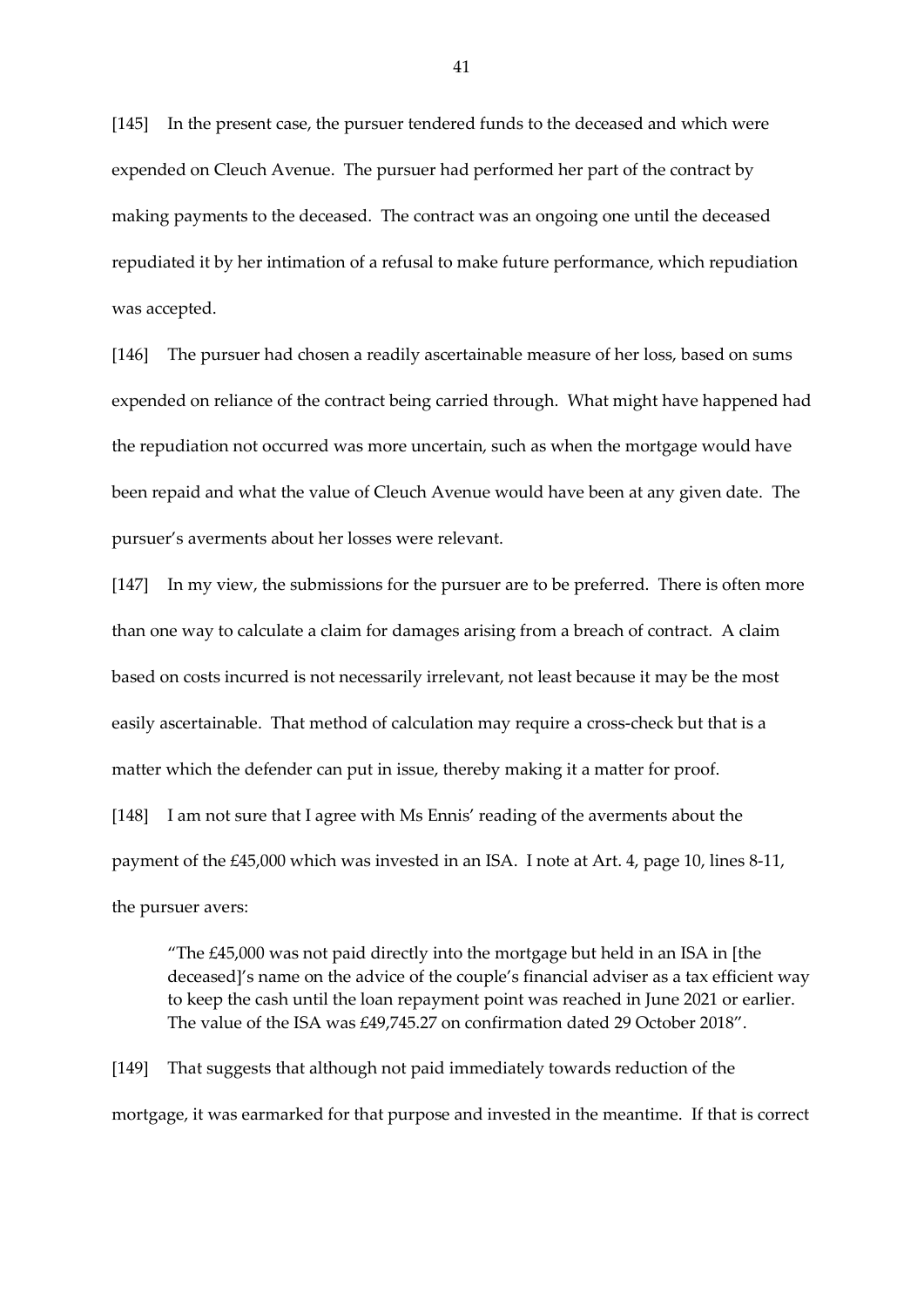(and that will be a matter for proof), then that payment did fall within the terms of the contract contended for by the pursuer.

[150] In any event, while the courts in Scotland have not gone so far as the approach taken in England in *Austin*, there is Scottish authority for allowing recovery of expenses incurred prior to the breach but after the contract has been concluded: McBryde, paras. 22.96-22.97; *Daejan Developments Ltd* v *Armia Ltd*.

[151] If the pursuer's claim for payment of the £45,000 is successful, she will be entitled to interest on that. The date from which interest is to run and the rate thereof will be a matter for the court's discretion, but the amount of interest which the investment did in fact earn is not an irrelevant consideration to that exercise.

[152] As to the £50,000 pounds of equity in Cleuch Avenue which was paid to the pursuer in 2006 and used to purchase Innerwick and which was to be repaid into Cleuch Avenue, the pursuer makes averments about what was done with the Innerwick property and the income derived from it: Art. 3, p. 8. The question as to whether and to what extent that sum would fall to be set off against any part of the pursuer's claim appears to me to be one which can only be answered after proof.

# *Disposal*

[153] I shall sustain the defender's motion  $1<sup>st</sup>$  plea in law to the extent only of refusing to admit to probation the averments Art. 7, p. 17, lines 22-23 to the effect that "… selling the property … would have triggered title being returned to joint names as the loan would have been repaid ..."; thereafter repel the defender's 2nd, 3rd, 4<sup>th</sup>, 6<sup>th</sup> and 7<sup>th</sup> pleas-in-law for the defender; and thereafter allow parties a proof before answer on a date to be afterwards fixed. All questions of expenses are reserved, though given the substantial success which

42